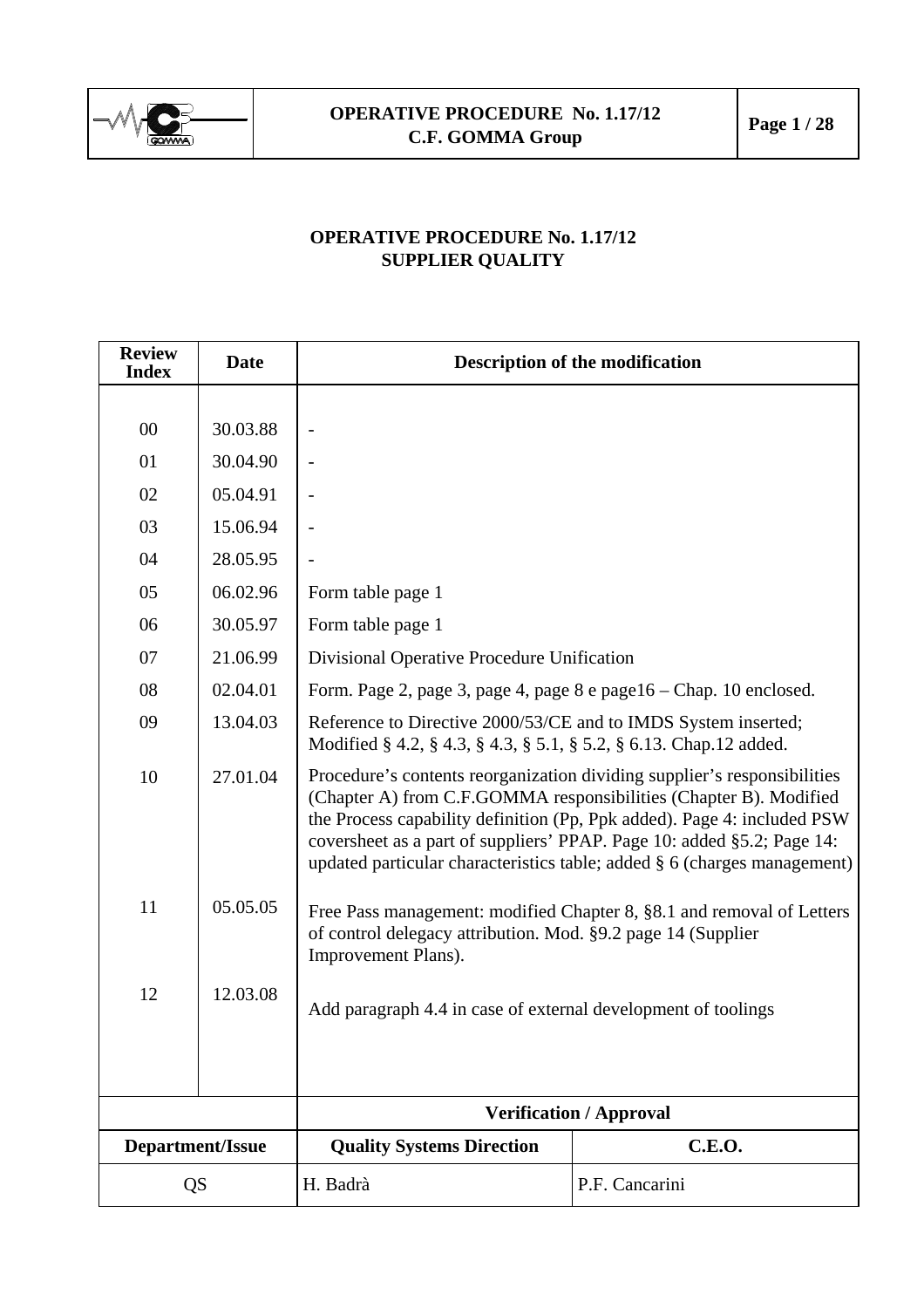<span id="page-1-0"></span>

The purpose of the procedure is to standardize the principles and methods in which all suppliers of C.F. Gomma must conduct business including quality, delivery reaction, and response time to defects, increase volume demands, and terms and conditions described in procedure N. 0.01.

This procedure is schematically divided in two main chapters:

- $\Box$  Chapter A Activities related to suppliers
- $\Box$  Chapter B C.F.GOMMA Group internal Activities

The supplier subscribing to this procedure shall respect the contents and requirements in chapter A, and shall adhere to this procedure to continue future business with C.F.GOMMA.

## **1) DEFINITIONS**

- 1.1- **Reliability (R):** It is the chance for the product to accomplish its function in its use conditions over a determined period of time.
- 1.2- **Sampling:** Drawing one or more samples from a batch, at random.
- 1.3- **Sample:** Element or group of elements drawn from an assemblage of products in order to gather quality information on the assemblage itself (the number of elements constituting the sample is called "sample number" and it is represented by the symbol "n").
- 1.4- **Characteristic:** Any property that can be useful to determine a difference in terms of quality or quantity for a product.
- 1.5- **Quality or Conformity Certificate (C.Q.C.):** It is the document through which the supplier attests the quality of delivered product. This document reports the prescribed characteristics, those checked with the obtained values and it states the supply conformity to the requested prescriptions, guaranteed by thorough product controls. If the supplier entrusts the tests to other organizations, this certificate will enclose a copy of the testing report given by other organizations.
- 1.6- **Test:** Operation or a sequence of operations aimed at verifying if the product is conforming or nonconforming.
- 1.7- **100% Inspection:** Test in which the characteristic is verified on each single element constituting the batch and the acceptance judgment must be given for each element.
- 1.8- **Statistic Test:** Test in which the characteristic is verified according to a representative sample and the acceptance is given for the entire batch.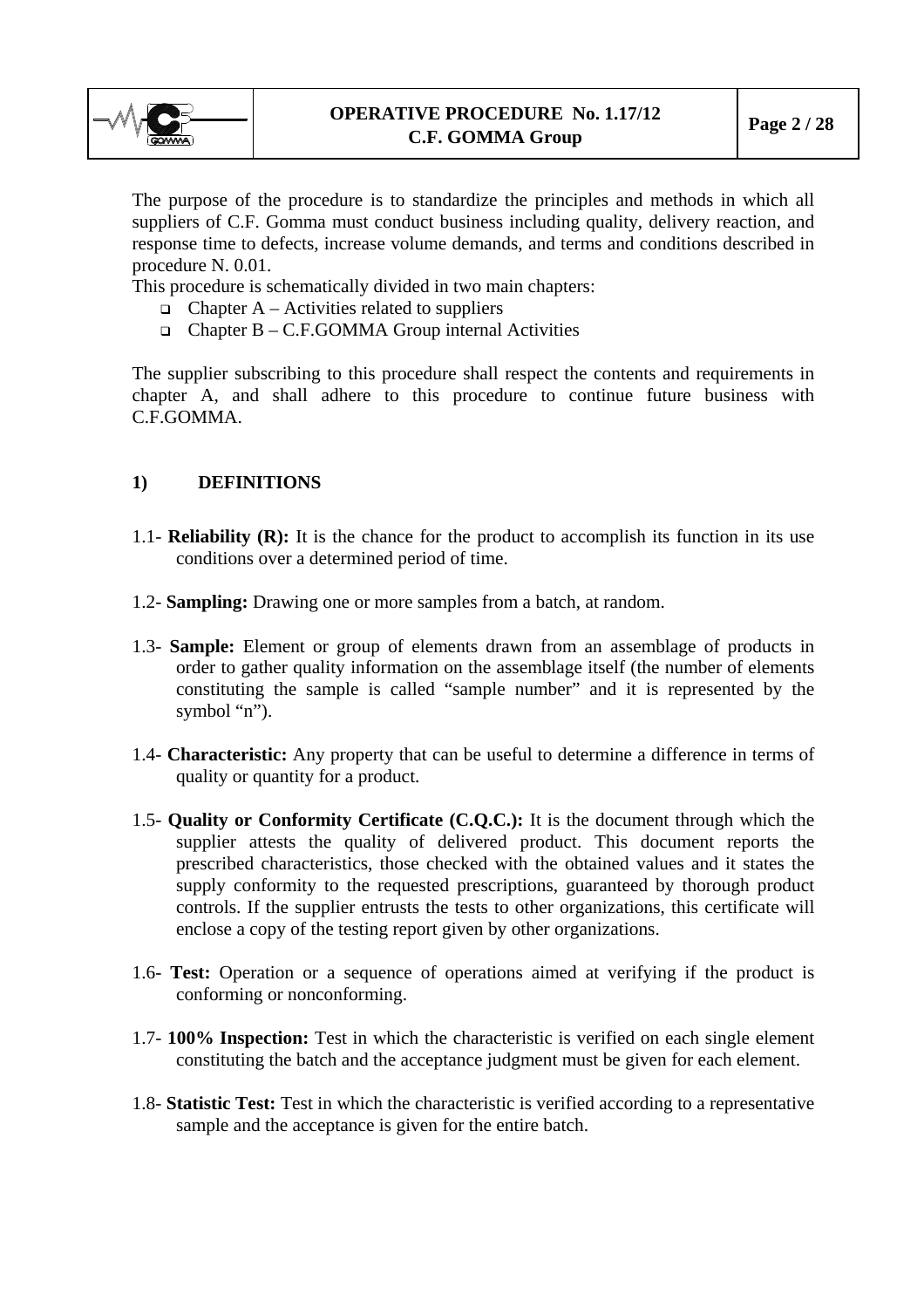

- 1.9- **Batch:** Quantity of homogeneous product formed by elements manufactured in the same conditions (product process and undefined used materials).
- 1.10- **Sampling Plan:** Group of rules establishing:
	- sample number (N)
	- decision criteria to be followed for each sample, fixing the acceptance numbers (NA) and the refusing numbers (NR)
- 1.11- **Conforming and Nonconforming Product:** According to the characteristics' conformity to prescriptions, the product is considered:
	- a) Conforming, when all the characteristics are within prescriptions.
	- b) Nonconforming, when one or more characteristics are outside prescribed values.
- 1.12- **Deviation:** Any deviation of a characteristic beyond the prescribed limits.
- 1.13- **Product Identification Card:** Document through which the Supplier identifies the contents of the collecting mean and its being part of a homogeneous batch.
- 1.14- **Capability:** potential attitude of a process to supply a certain outcome, coherent with a reference objective.
- 1.15- **Machine capability:** ability to work following prescriptions, i.e., in the prescribed tolerance. It is expressed by two number indexes (Cm, Cmk), both functions of the prescribed tolerance Tpre and the natural tolerance Tnat (intrinsic machinery variability at best exercise conditions). Cm expresses the width ability (dispersion measure), while Cmk also expresses the position ability (centering).
- 1.16- **Long Process capability:** capability to keep the prescribed tolerances, i.e. to realize product characteristics conforming to the prescribed tolerances in the long term (at least 20 production days). It has to detect the production process variation. It is expressed by two number indexes (Cp, Cpk) both of them functions of prescribed tolerance Tpre and natural tolerance Tnat (intrinsic process variability at best conditions). Cp expresses the width ability, while Cpk also expresses the position ability (centering).
- 1.17- **Short Term capability**: capability to keep the prescribed tolerances, i.e. to realize product characteristics conforming to the prescribed tolerances in the short term (pre-series). It is expressed by two number indexes (Pp, Ppk) both of them functions of prescribed tolerance Tpre and natural tolerance Tnat (intrinsic process variability at best conditions). Pp expresses the width ability, while Ppk also expresses the position ability (centering).
- 1.18- **Free Pass or Control Delegation:** Suppliers condition guaranteeing the stability of their product/service quality level.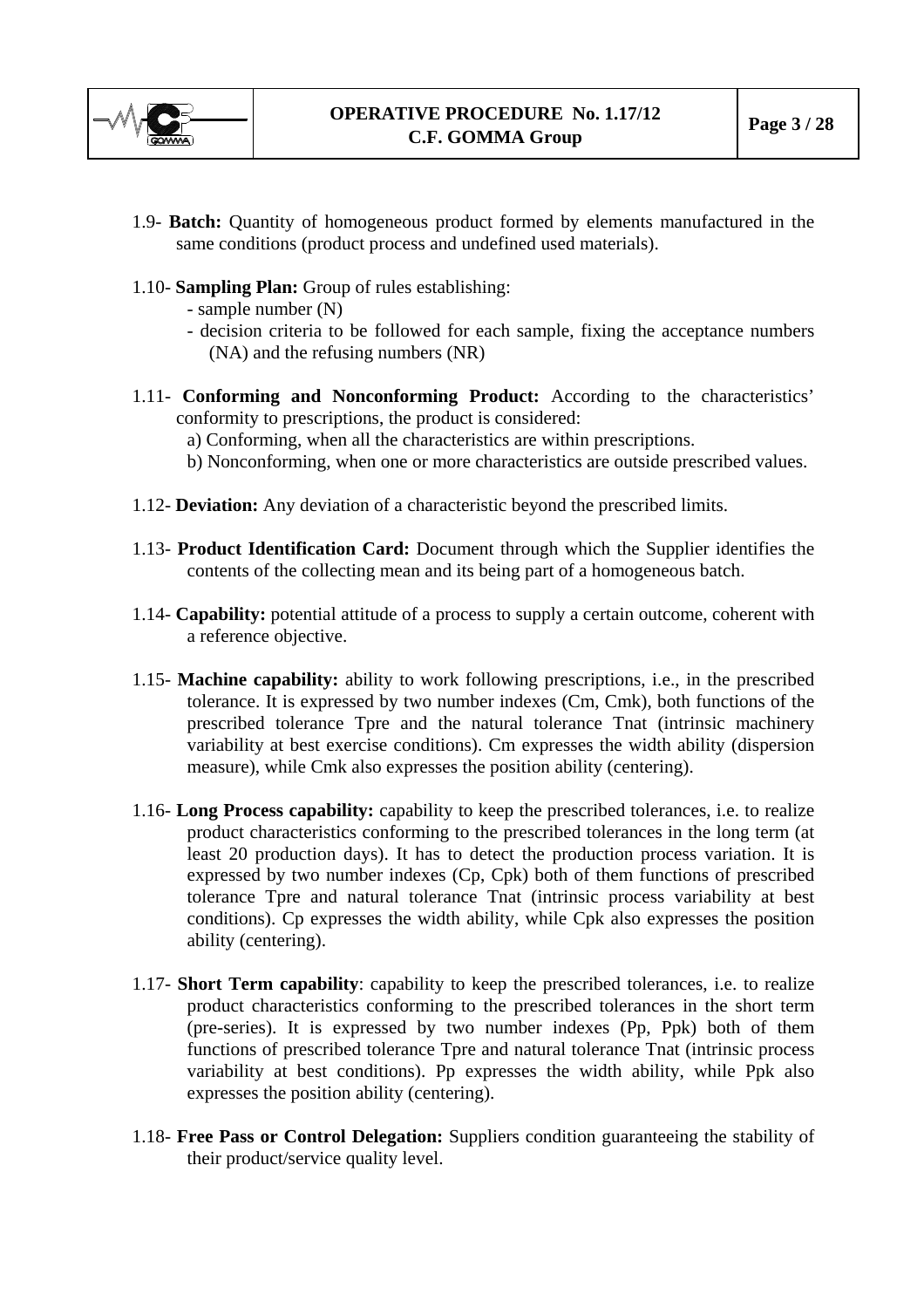<span id="page-3-1"></span>

- 1.19- **IMDS = International Material Data System:** it is a computer-based system that collects information about parts and/or materials constituting the supplied product. This system is relative to requirements for end-of life vehicles disposal, according to the 2000/53/CE Directive contents or other equivalents. Detailed information about accessing and using the IMDS system are available on the Internet, at www.mdsystem.com.
- 1.20- **Supplier approval**: C.F.GOMMA authorization to start supplying. It is the result of an assessment to verify the first sample compliance to technical specification, included their performances.

## **Chapter A) ACTIVITIES PERTAINING TO THE SUPPLIER**

## **1) SAMPLING and related SUPPLYIER APPROVAL**

1.1- The supply of a new or modified product or the first supply must always be officially approved in writing by the C.F.GOMMA Quality Department through the AS400 "Supplier Approval" and the sign off by the C.F.GOMMA Quality Department of the  $PSW$  coversheet<sup>[1](#page-3-0)</sup> (Part Submission Warrant) received from the Supplier with the samples and the PPAP documentation.

The Supplier Approval is issued according to the contents of sampling documents, to control and test outcomes carried out by the C.F.GOMMA Quality Department and according to tests and controls stated by suppliers in the Quality and Conformity Certificate (C.Q.C.) enclosed in the product sampling sent by supplier for approval.

- 1.2- Samples sent to C.F.GOMMA for approval must be manufactured on production equipment
- 1.3- Supplier approval must be repeated if one of the following situations occur:
	- C.F.GOMMA requires a product modification.
	- The supplier, cannot perform any product change without previous C.F.GOMMA written authorization.
	- Significant changes of the supplier production process (change of the production plant, structural changes in the process, …).

<span id="page-3-0"></span><sup>&</sup>lt;sup>1</sup> Suppliers can require to C.F.GOMMA the Form.1qsp.040408, as a support in the proper application of the requirement.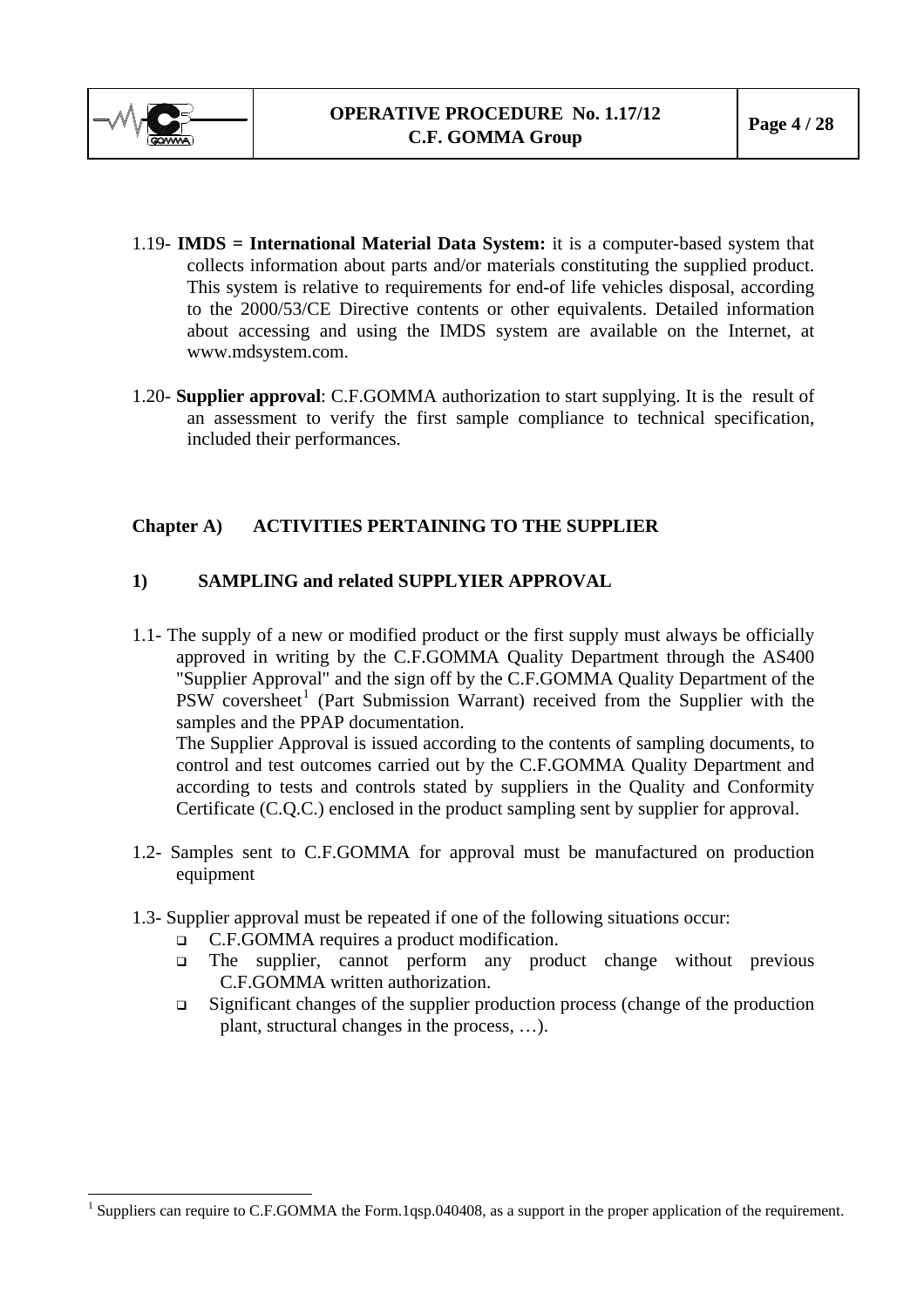

- 1.4- In order to obtain approval of a product, the supplier must submit the sampling within fixed time and must insert the necessary information in the IMDS system before the sampling elements are sent. The system supplies an unique identification code for each inserted part (IMDS ID / Version number).
- 1.5- Sampling will be sent with:
	- Drawings given by C.F.GOMMA to the Supplier
	- Sampling dimensional control results
	- □ Material and performances test results
	- Documents concerning the qualified laboratory used
	- □ Control Plan
	- $\Box$  D-FMEA (if the Supplier is responsible of design)
	- P-FMEA
	- Process flow diagram
	- **Measure System Analysis (Repeatability and Reproducibility studies)** <sup>[2](#page-4-0)</sup>
	- $\Box$  Scheme reporting the tooling technical data (weigh, sizes, Mould cavities No.)
	- Statistic outcome on process short term Capabilities
	- Sample pieces
	- PSW coversheet, or equivalent document.
	- Identification code (IMDS ID) assigned by the system IMDS when data are inserted

Eventual further specific requirements will be previously agreed between the Supplier and C.F.GOMMA Purchasing Department.

For each characteristic to be tested, the C.Q.C. has to identify the prescribed (UCL and LCL) and obtained results and the traceability of the results with the samples, which have to be numbered.

If the necessary equipment is not available to the Supplier for some tests, he writes on the C.Q.C. the external organization that made the tests, attaching in this case the report of the organization itself.

- 1.6- The Supplier or Carrier goes to the Receiving Clerk with Packing Slip (PS) specific for the sampling, reporting our Purchase order N. and our code (as required by "General Conditions of Supply" reported in N.0.01 Procedure) and the wording "SAMPLES FOR APPROVAL" being well visible.
- 1.7- On the PS the business name and the registered office of the final destination plant shall be addressed properly:

Example "Ship to": C.F.GOMMA S.p.A. Via S. Antonio n. 59 PASSIRANO (BS) – ITALY

 $\overline{a}$ 

<span id="page-4-0"></span><sup>&</sup>lt;sup>2</sup> Using Mod.1 QSP04.11.02 – See QSP.04.11.02 Procedure "R&R Study's guideline"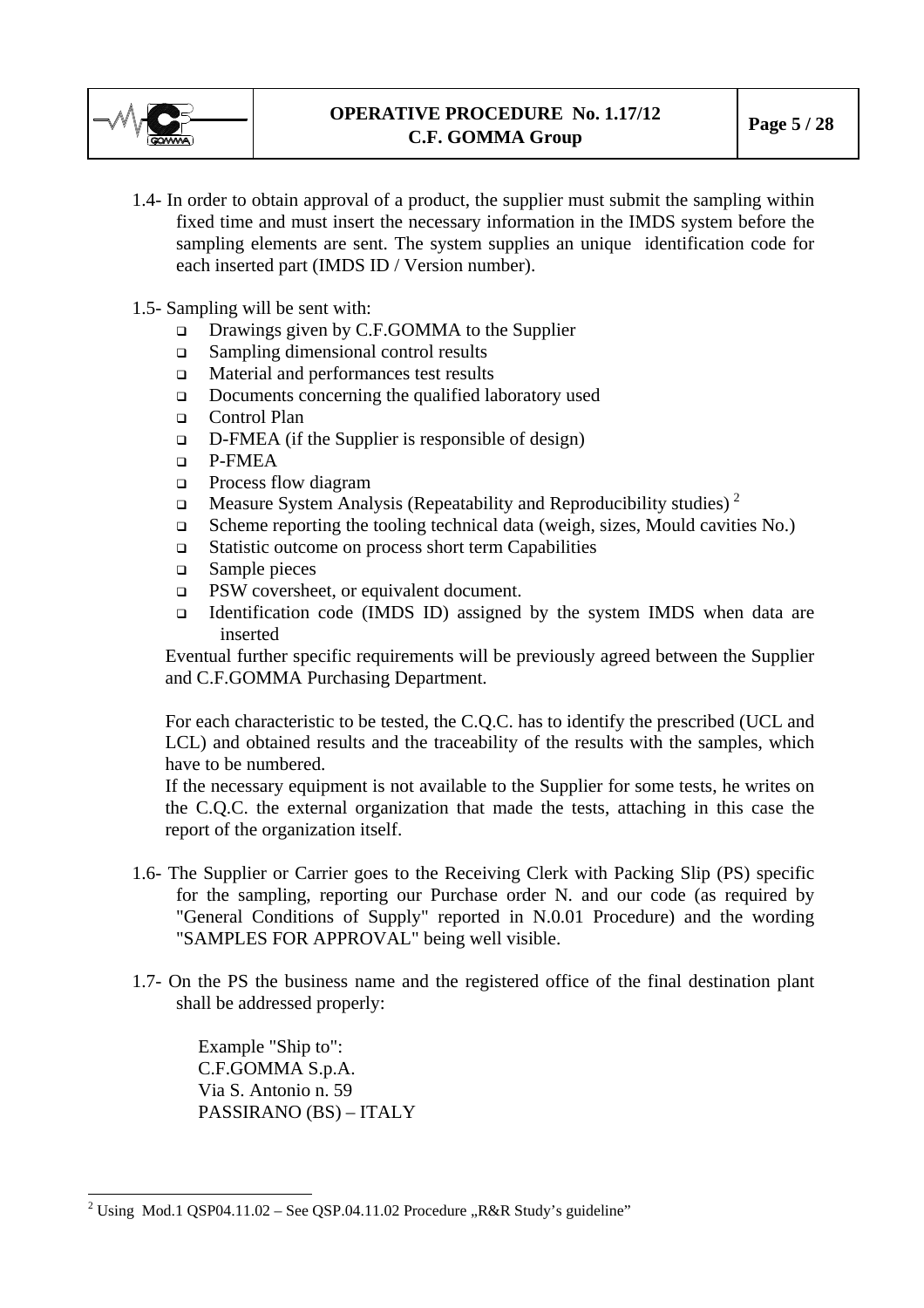<span id="page-5-0"></span>

If there is no packing slip (PS) or if there are no "Ship to" and/or "Destination" on it or they are incorrect, the Receiving department must notify the Accounting department. Accounting must notify the Supplier Accounting department of all changes and shall request a receipt of notification of the issue in writing.

In the meantime, the Accounting department can send via registered mail the changes that are required on the PS. The supplier must then respond to C.F.GOMMA Accounting and Quality departments of their awareness of the problem.

If on the PS the number of order or the material code are missing, the Supplier will receive a letter written by the Incoming Quality Responsible, informing about the anomaly.

If the documentation is correct, samples can be discharged at the Good Receiving Clerk and the Supplier or Carrier may leave the plant, after receiving a copy of the signed Packing Slip.

## **2) CONFORM SAMPLES**

2.1- If characteristics are "Conforming" and the part has been correctly registered in the IMDS system, the Supply's Approval will be sent to the Supplier accompanied by a letter as follows:

**Mssrs** 

...........

The performed control outcomes made on the samples received with PS N. ...... dated .....….. are written in the "Sample Control Form" here enclosed.

All the characteristics are conforming and the IMDS ID code........................... has been correctly recorded in the IMDS System, That is the reason we issued the SUPPLY'S APPROVAL N. .............. here enclosed.

A controlled element will be filed for possible future objections.

(to be written only if concerning tooling belonging to C.F.GOMMA in future)

Please take notice that, according to our Procedure N.1.17 and to the Supply's Order, it is necessary but not sufficient to obtain a positive outcome for the Approval's File to start the tooling certification file; this is possible only after ALL the requested documents are sent.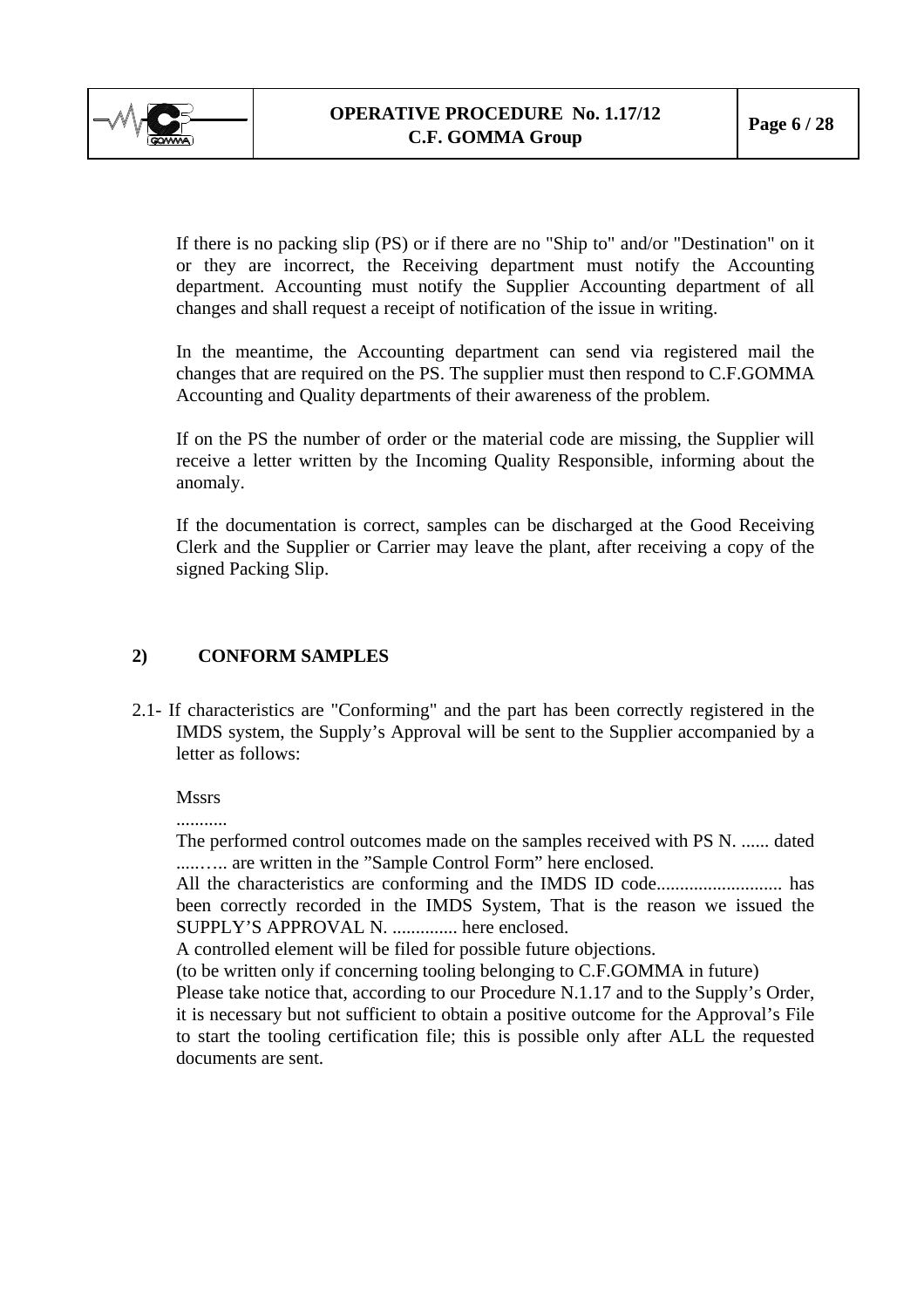

Until today the documents in our hands are the following:

| $\Diamond$ Drawings given by C.F.GOMMA                                                           | $<\text{Yes}> <$ No $>$    |  |
|--------------------------------------------------------------------------------------------------|----------------------------|--|
| $\sim$ C.Q.C. containing the checked characteristics and the obtained outcomes                   | $<\text{Yes}> <\text{No}>$ |  |
| $\Diamond$ Control Plan                                                                          | $<\text{Yes}> <\text{No}>$ |  |
| $\Diamond$ DFMEA or/and PFMEA                                                                    | $<\text{Yes}> <\text{No}>$ |  |
| $\Diamond$ Process Flow Diagram                                                                  | $<\text{Yes}$ $<\text{No}$ |  |
| $\Diamond$ Measurement System Analysis (R&R Studies), according to the<br>QSP 04.11.02 procedure | $<\text{Yes}> <\text{No}>$ |  |
| $\Diamond$ Two copies of the Photograph of the tooling                                           | $<\text{Yes}> <$ No $>$    |  |
| $\le$ Scheme reporting tooling technical data (weight, dimensions, N. cavities)                  | $<\text{Yes}> <\text{No}>$ |  |
| $\Diamond$ PWS (Part Submission Warrant) coversheet                                              | $<\text{Yes}> <\text{No}>$ |  |
| $\sim$ Statistical process outcomes according to § 10                                            | $<\text{Yes}> <$ No $>$    |  |

**NOTE**: as far as dimensional tests verifications are concerned, the Supplier reports on the drawing the link between dimensions to be controlled and the relative recorded measures in the CQC. Example:

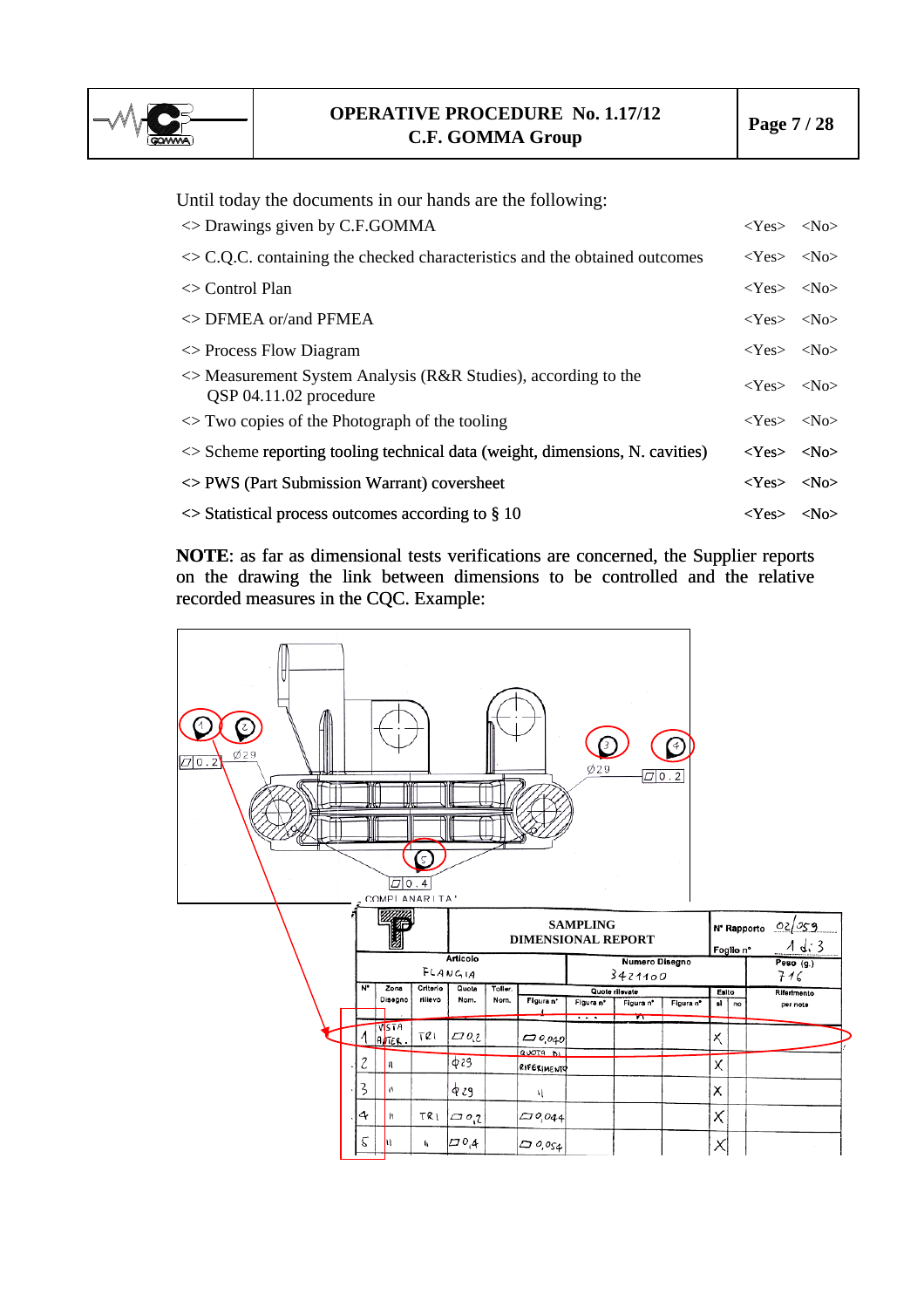<span id="page-7-0"></span>

C.F.GOMMA Quality Department is still waiting for the requested document or for your written declaration, naming C.F.GOMMA Department with which you got the waive agreement.

Kindest Regards

## **3) NON CONFORMITY**

- 3.1- If the sampling is "Nonconforming", or the material is not yet recorded in the IMDS System, the Suppliers, if necessary, will be in contacted from the C.F.GOMMA responsible for 1st Samples Approval in order to analyze the causes and define the required Corrective Actions.
- NOTE: If C.F.GOMMA Engineering Department decides that samples can be accepted even if some non-conforming characteristics, the Supplier will receive the approval from C.F.GOMMA Supplier Quality Department, accompanied with a letter as follows:

**Mssrs** 

.............

The performed control on delivered sample with PS N…… dated…. is written in sample Control Form here enclosed.

Characteristics resulted non-conforming, about which you have been informed by the Non Conformity Minutes N…… dated …., have been carefully evaluated and the Engineering Office decided on its acceptability, upon their modification on our drawing. The Control Methods department will modify, in consequence, the Control Cycles and therefore we issued the enclosed Supply approval N….. Every controlled element will be registered in our archive for possible future clarification or contention.

Kindest regards

- 3.3- In case of Not Acceptability, the Supplier will be contacted by C.F.GOMMA Purchasing Department in order to define the date for the new Samples.
- 3.4- If it is not possible to deliver it at the scheduled time, the Purchasing Office will inform the Supplier and the Administrative Accounting, about the charge for the expenses pertaining to production delay due to delay in receiving samples.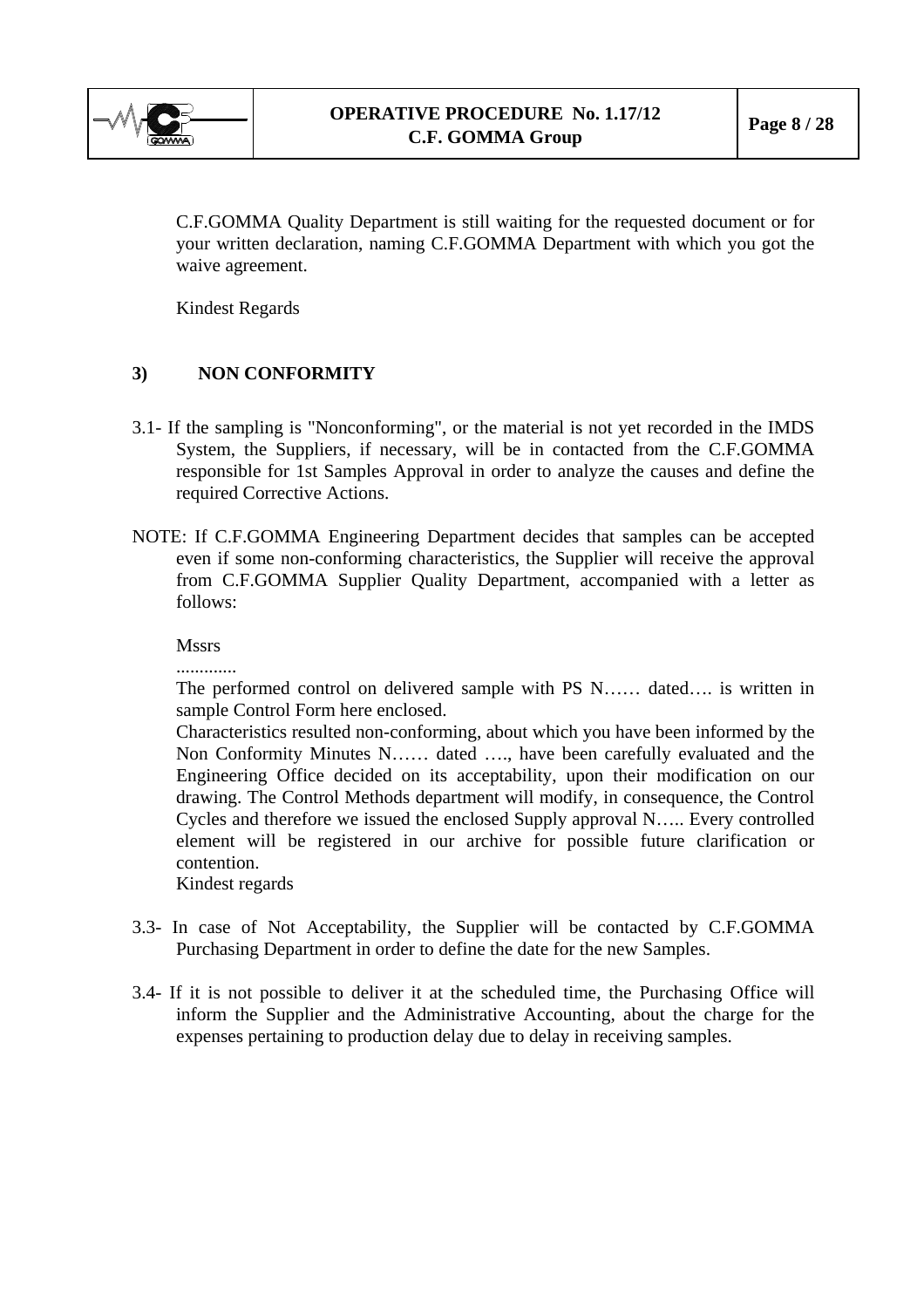<span id="page-8-0"></span>

## **4) EQUIPMENT INVOICING AND PAYMENT**

- 4.1- If the tooling will belong to C.F.GOMMA in future, when the Supplier receives the Supply's Approval and before issuing the invoice, he/she will make in contact with the Administrative Property Office to verify the realized and/or modified tooling.
- 4.2- The Administrative Officer in charge will meet the Supplier checking the tooling and taking, at least, 2 photographs of it.
- 4.3- During the visit there will be the gathering of final technical data (weight, dimensions, capacity, scheduled life etc.) and the evaluation of the congruity of originally requested value, arranging the final value.
- 4.4 When the development of tools is in charge to an external supplier, it must send to CF Gomma over what required in the paragraph 4.5 also the drawings of the tools or the project schema.
- 4.5- At the end of the visit tooling Certification Minute (Form 134) will be drawn up stating:

| - Minute N.                          | - Tooling dimensions |
|--------------------------------------|----------------------|
| - Date                               | - Weight             |
| - Supplier Code                      | - N. of cavities     |
| - Supplier Business name             | - Elements N.        |
| - C.F. GOMMA Identification N.       | - Capacity           |
| - Project N.                         | - Scheduled Life     |
| - Product Code                       | - Needed power       |
| - Tooling supply's order N. and date | - Absorbed power     |
| - Product Name                       | - Air Absorption     |
| - Supply's Approval and date         | - Water cooling      |
| - Tooling description                | - Order Amount       |
| - Machinery Used                     | - Arranged Amount    |
| - Linked Tooling                     | - Notes              |
|                                      |                      |

The Minute will be signed by the Administrative Officer in charge and by the Supplier. A copy of the Minute will be delivered to the Supplier and a copy will be sent to the Purchasing. The Supplier will be asked to sign the Free Loan Minute.

- 4.6- In case of a not relevant modification the Administrative Officer in charge will take 2 photographs and the technical data and will draw up the tooling Certification Minute (Mod.134).
- 4.7- The Administrative Officer in charge will ask the Purchasing Office to modify the Order if the amount is reduced compared to the arranged one.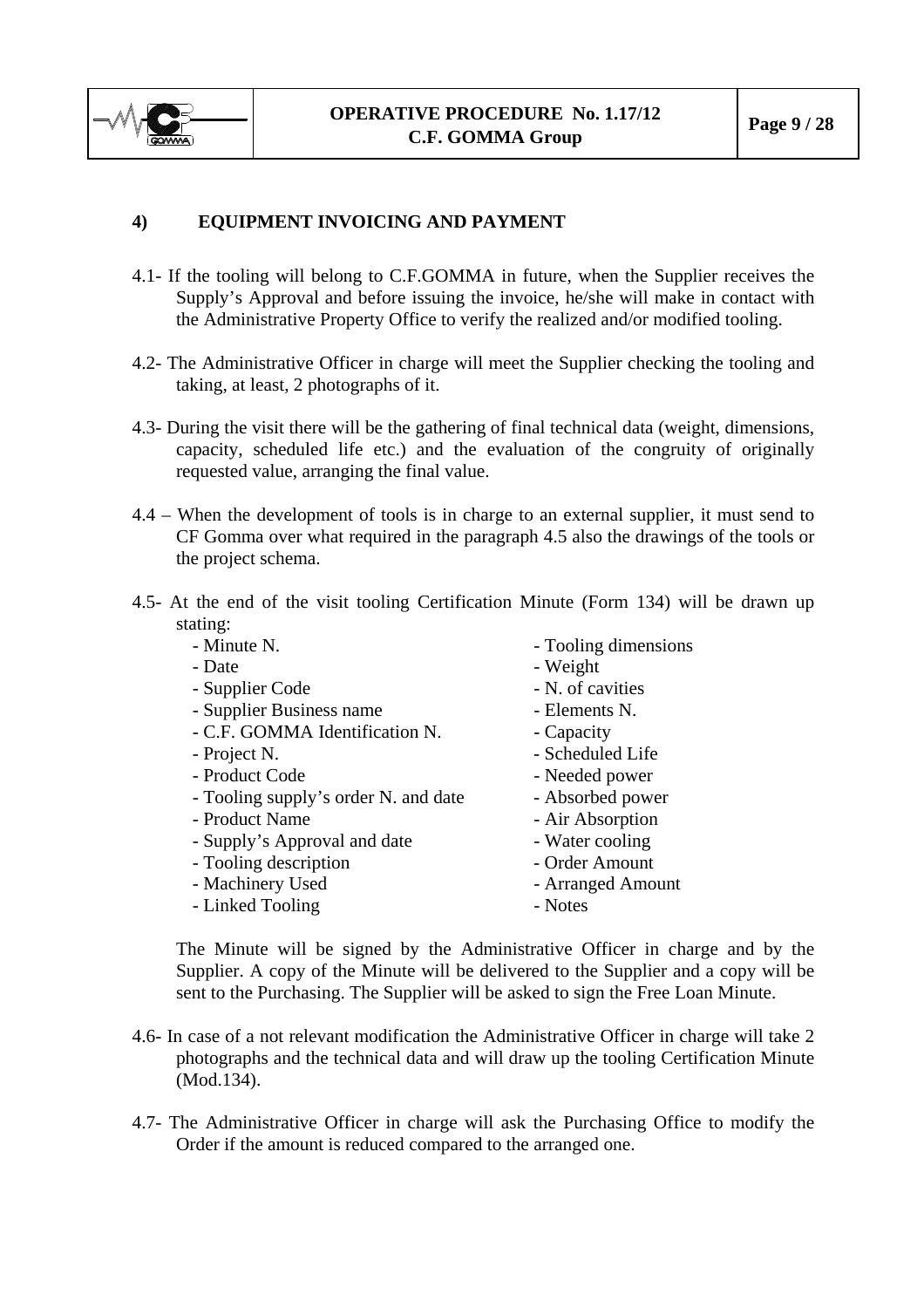<span id="page-9-0"></span>

- 4.8- The Supplier have to keep updated and available the C.F.GOMMA tooling drawings archive.
- 4.9- The invoice can be issued only when the tooling Certificate Minute is signed. The invoice will contain the Cost Accounting, the order and project numbers. Every invoice that does not contain these elements will not be paid.

#### **5) SUPPLIER'S RESPONSIBILITIES**

- 5.1- The Supplier commits to guarantee the quality targets (ppm) defined in the Purchasing Contract and attests to know both applicable laws requirements and C.F.GOMMA Group Supply General Conditions. The Supplier needs to have at his disposal a suitable organization (contact list) in order to guarantee the conformity of the supplied product and every single prescription regarding quality and reliability requested by C.F.GOMMA.
- 5.2- The Supplier's Quality System has to be ISO9001:2000 or ISO/TS16949:2002 certified. If the supplier is going to be certified, it has to formally communicate the scheduled certification due date to the C.F.GOMMA Purchasing Department. Those Suppliers which have not yet planned to get their Quality System certification have to define and formally communicate to C.F.GOMMA Purchasing Department a plan to reach the goal within year 2006 (IATF Guidance to ISO/TS16949:2002).
- 5.3- The Supplier needs to have written and updated prescriptions concerning the assurance of C.F. GOMMA Quality and Reliability requirements (structural drawings, Routings and Control Plan, material specifications, testing reports, documentation proving the performed controls etc.).
- 5.4- The Supplier will file the technical documentation received from C.F. GOMMA Purchasing Office. According to the documentation received, the Supplier will update the internal documents used in his Quality Management System. The Supplier, except for the carrying out of the order, is not allowed to send or to let use C.F. GOMMA technical documentation to others without a written permission from C.F. GOMMA. The Process Engineering Office, the Quality Office, the Quality Control and the Supply Quality engineer are at disposal for all the information or explanations regarding drawings, rules, working technologies, equipment, control means and modalities.
- 5.5- The Supplier will guarantee the possibility to visit and inspect the documentation stating supplying quality and reliability.
- 5.6- The Supplier needs to have at his disposal means of production, control and testing, in an appropriate quantity in order to guarantee the production volume scheduled and the product quality/reliability requested. The aforesaid means will be verified and calibrated at regular intervals, according to a scheduled maintenance / calibration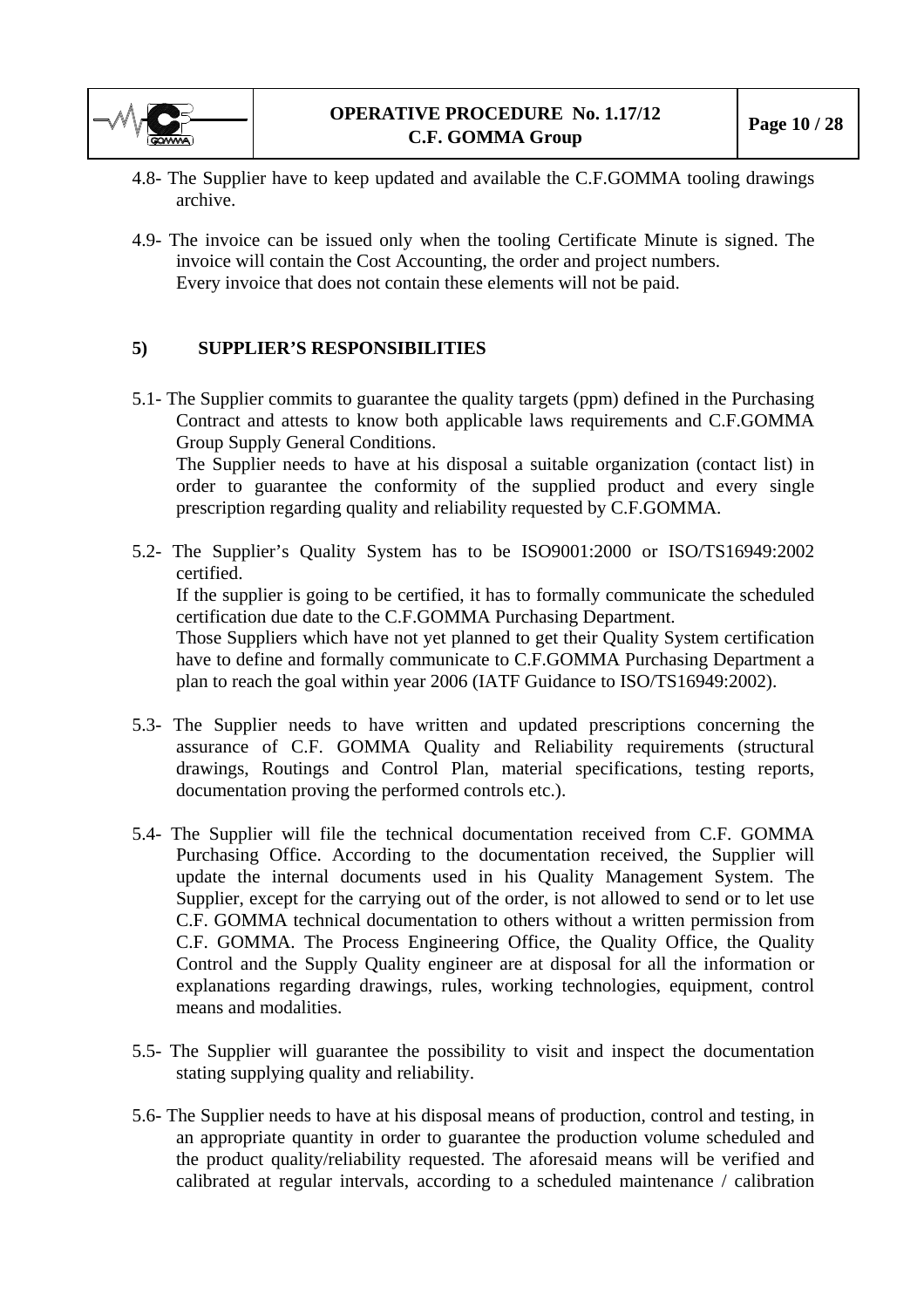<span id="page-10-0"></span>

program. The Supplier will guarantee the availability of any C.F. GOMMA employee to visit and inspect, upon notice of visitation.

- 5.7- The Supplier will define and arrange with the Quality Control Methods Office the Control Plan carried out on the products and on the processes, highlighting the characteristics checked by external Organizations or Laboratories.
- 5.8- The Supplier will use and keep carefully the means of production, control and testing on free loan from C.F.GOMMA keeping them constantly efficient by means of maintenance and avoiding to transform or modify them without a previous permission from C.F.GOMMA. If the conditions of the means of production, testing or tests cause the imperfection of the product that they manufactured or tested, the Supplier will inform immediately C.F. GOMMA Quality Suppliers Office and Purchasing Office in order to receive instructions concerning the actions to take.

## **6) PRODUCT TRACEABILITY**

- 6.1- The Supplier will use a system able to determine the raw materials and semi-finished product identification stocked in its storehouses.
- 6.2- The Supplier will use a system able to determine "Conforming" and "Not Conforming" product identification during the whole production cycle.
- 6.3- The Supplier will use a system able to locate the finished and approved product.
- 6.4- The Supplier will send the goods attaching the "Product Identification Card" on each container of the shipment; the card it will show the number of pieces contained, the item code, the Conformity and Quality Certificate reference number, the quantity of its homogeneous batch and the date.

The Supplier, besides, will write the following supplementary prescribed indications on consignment documents (Packing slip, Product Identification Card and C.Q.C.).

| Cases to point out with supplementary indication | Wording to write on documents |
|--------------------------------------------------|-------------------------------|
| <b>Sampling</b>                                  | Samples for Initial samples   |
| First batch of production                        | Pre-series                    |
| 1 <sup>st</sup> Batch of modified product        | Modification                  |

- 6.5- The Supplier will follow the methods of product marking described on the technical documentation and/or on the purchasing order.
- 6.6- The Supplier will use an identification system able to identify the date when the change has been introduced in the product and/or in the production process. The supplier will notice the modified product with the proper wording. The Supplier is responsible of possible losses or damages for C.F.GOMMA due to changes introduced without the permission of the Purchasing Office.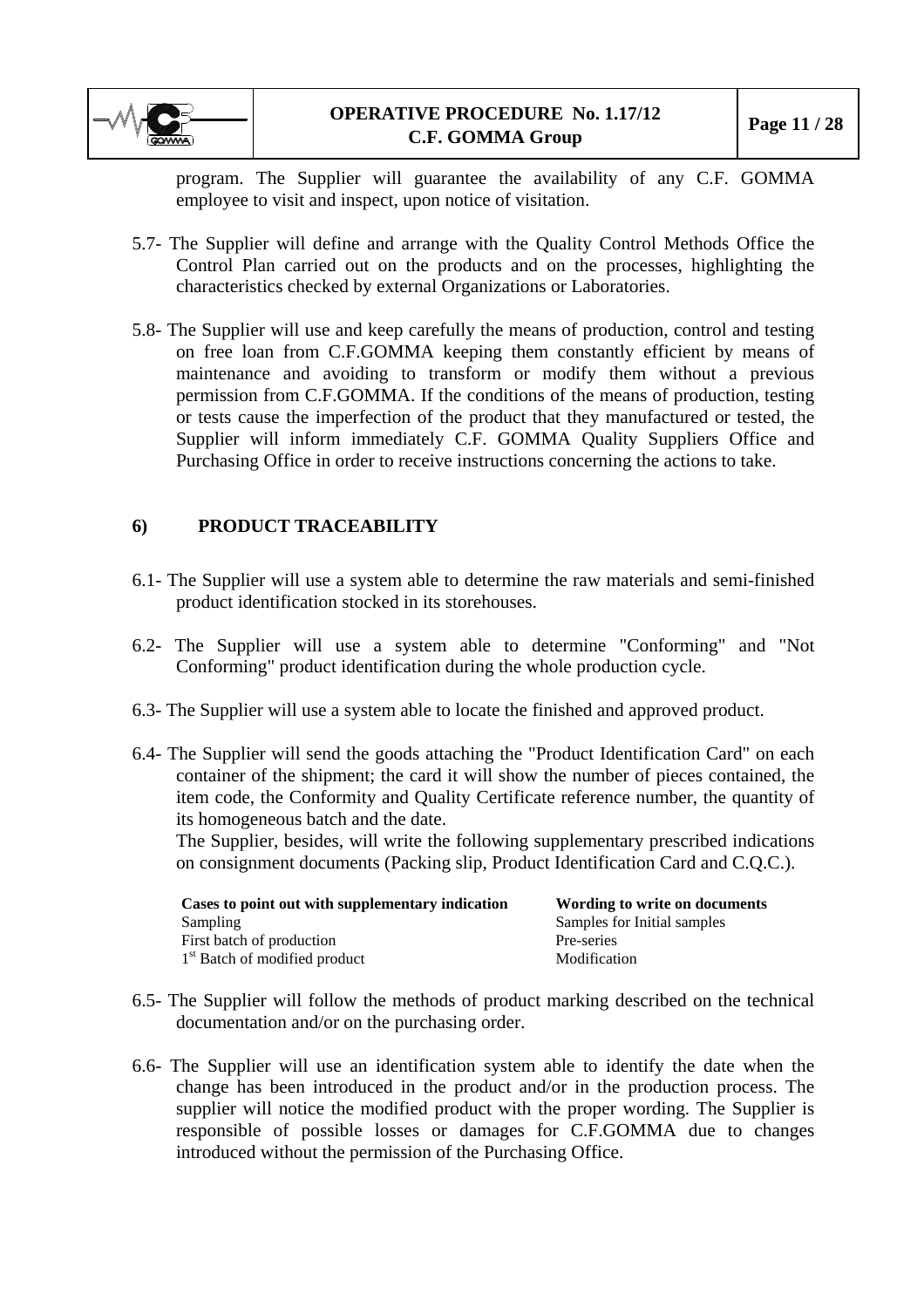<span id="page-11-0"></span>

## **7) SUPPLIER QUALITY**

7.1- Every batch of product forming the supplying will be subjected to quality verification. Batches must be made of "conforming" product, i.e., coming from a production process "in control" and subjected systematically to conformity verification. The Supplier will be responsible for these verifications, he/she will state the conformity of the product to prescriptions and certify the quality, by means of the C.Q.C., (to the C.Q.C. will be enclosed a copy of test reports). C.F.GOMMA Incoming Quality Control Office may refuse the whole batch delivered if there is a non conformity according to the prescribed technical specifications. In this case C.F.GOMMA Purchasing Office will intervene with the actions described in Procedure N.0.01.

7.2- On each collecting mean will be attached a product identification card showing the Supplier Code, C.F.GOMMA item code, the Order N., the contained quantity, the PS N., the homogeneous batch quantity and the date. In case of a product subjected to expiry date, the Supplier will indicate, on the product identification card, the date when the batch of the supplied product was produced.

- 7.3- The Supplier is responsible for the quality of products purchased form Sub-suppliers or given to them to be transformed or treated. He/she will follow a detailed documentation concerning acceptation controls with their Control Plan.
- 7.4- The Supplier will record appropriately the outcomes obtained using specific Control Plan pertaining its production and the ones of its Suppliers and it will keep the records for, at least, 15 (fifteen) years for safety products, unless there is a different prescription indicated on the purchasing order. This documentation will be available for C.F.GOMMA, on request.
- 7.5- The Incoming Quality Control office will communicate the non conformities noticed on supplied products with a "Non Conformity Minute" and will inform the Supplier, the Purchasing Office and the Supplier Quality Control Methods Office.
- 7.6- The Supplier will solve the Non Conformities giving a written report of the adopted measures stating:
	- $\Box$  The cause of the non conformity
	- $\Box$  The corrective action
	- The date of corrective actions end.

With the consignment of the  $1<sup>st</sup>$  non conforming batch the Supplier will send a C.Q.C. containing, the prescribed data, the type and frequency of control made on products and the adopted criteria to verify the conformity of the batch, subdued to Non Conforming, and to define the homogeneity.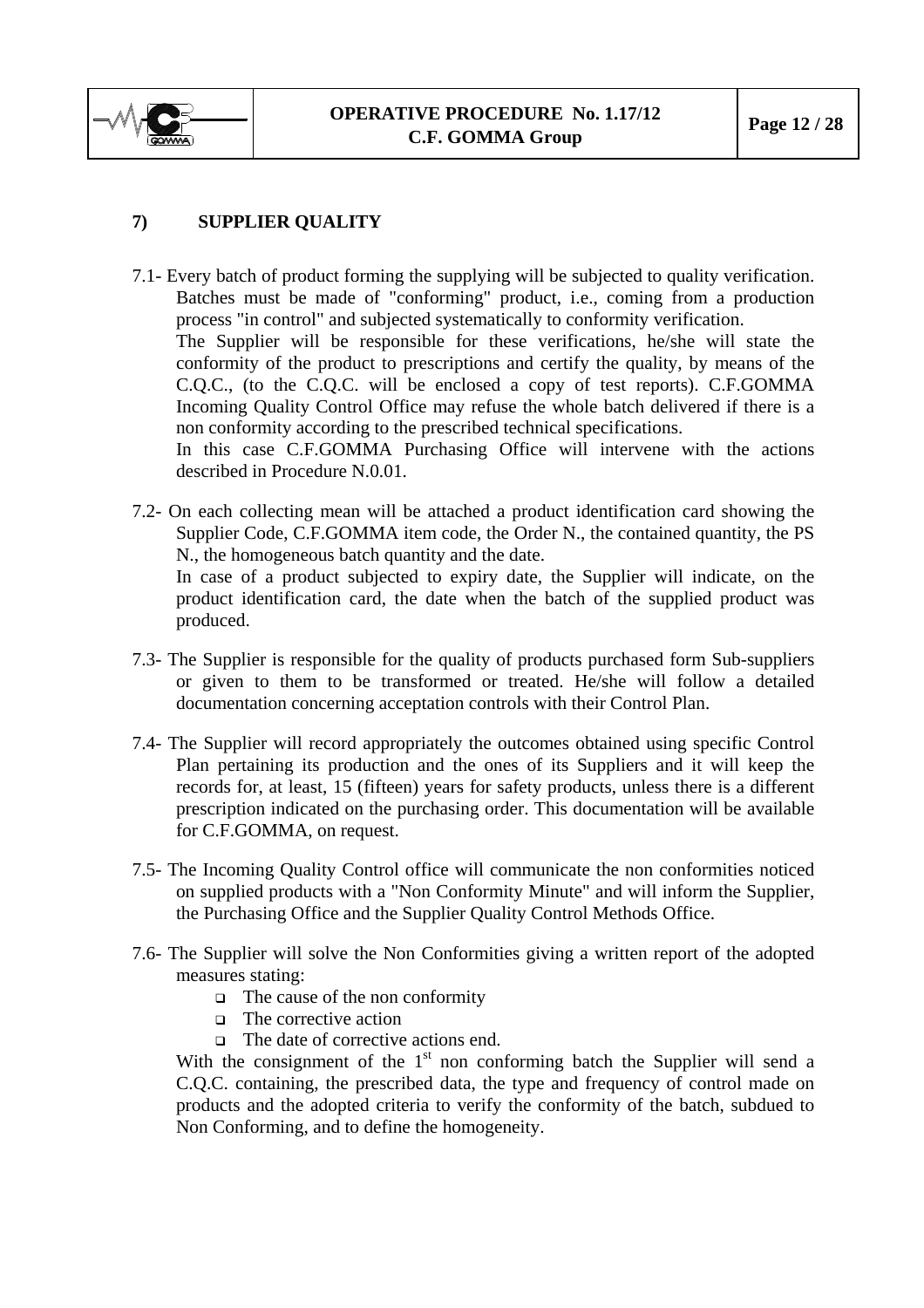<span id="page-12-0"></span>

- 7.7- In case of Non conformity communicated to the Supplier (by Telex, Fax, Phone Calls, or e-mail) before the "Non Conformity Minute", with the first batch of product delivered the Supplier will deliver the C.Q.C. filled in with the criteria described in the procedure.
- 7.8- C.F.GOMMA Incoming Quality Control Office updates the Statistics of Supplier Quality. The dispatch to the Supplier is carried out periodically and the document will show following the code, with annual progressive number, the delivered quantities, the accepted quantities, the returned ones and, the rejected ones.

## **8) SUPPLIERS in CONTROL DELEGATION STATUS (FREE-PASS)**

C.F.GOMMA policy regarding its Suppliers is to prefer the ones having Free-pass Status.

With "Free-pass Status" of a Supplier / item we mean the formal recognition accorded by the Supply Quality engineer of C.F. GOMMA to the Supplier which is able to guarantee the stability of its product / process and its capacity to manage adequate documentation required by C.F. GOMMA procedure.

Always following the requirements and responsibilities of the Supplier, see Chap. 5, the batches supplied by Suppliers in Free-pass Status are immediately sent to C.F.GOMMA production lines without any incoming control and will be subjected periodically to Audit.

## *8.1 Conditions for the grant of Free-pass Status*

Free-pass Status to the Supplier is granted in one of the following two cases: SITUATION A:

International Supplier Leader and supplying of, at least, 6 consecutive batches without quality problems;

SITUATION B:

Satisfactory outcome of the Production Process Audit (VPP) and supplying of, at least, 6 consecutive batches without quality problems

## *8.2 Grant of Free-pass Status*

The Supply Quality engineer, followed the requirements described in 8.1, in the scheduled cases, will make in contact with the Supplier in order to forward a suggestion of Free-pass Status (see letters, pages  $24 - 25 - 26$ ) that must be returned by the Supplier in case it is accepted and signed.

## **9) MEASURES taken for QUALITY and LOGISTIC insufficient PERFORMANCES**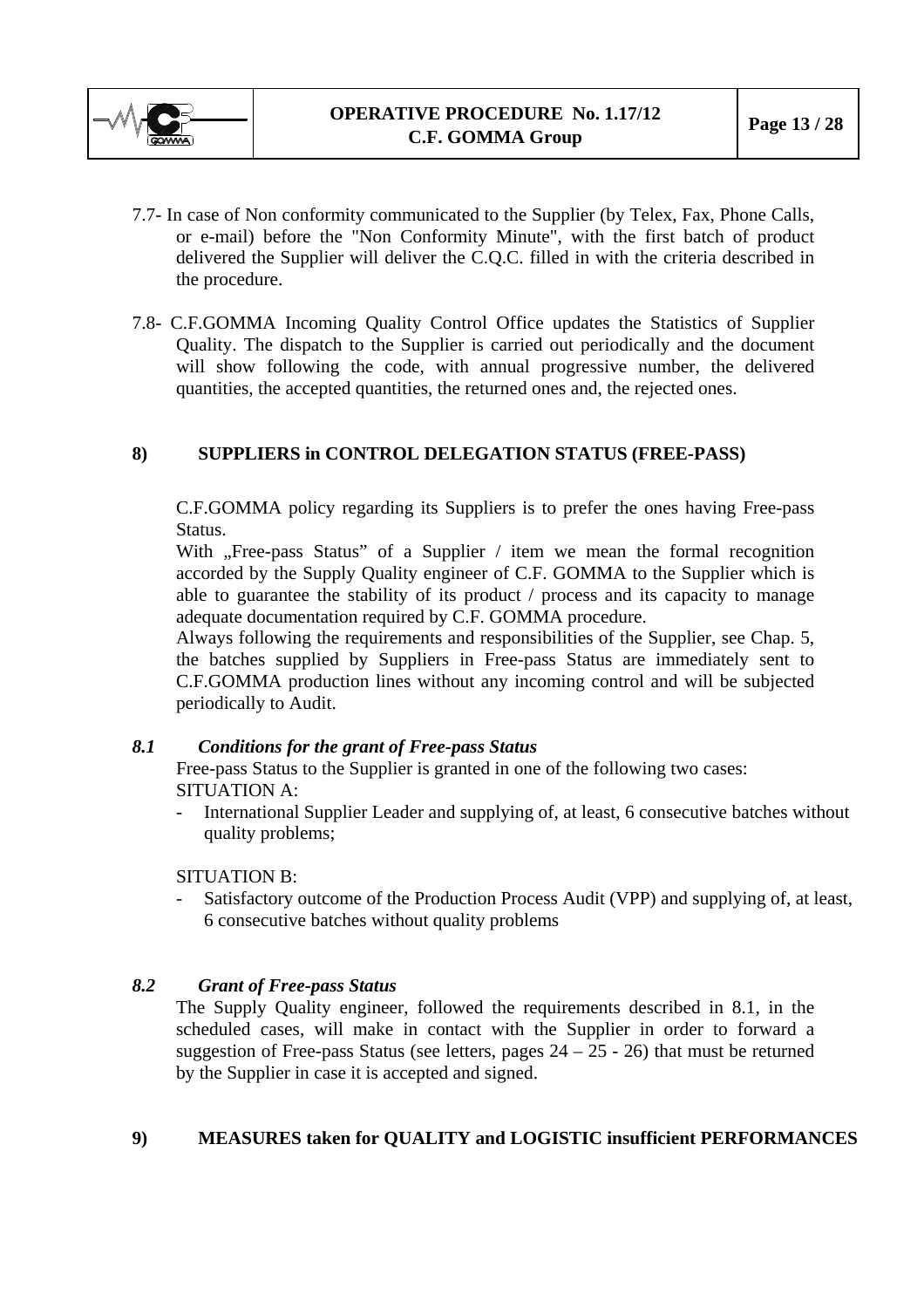<span id="page-13-0"></span>

- 9.1- If the "Quality and / or Logistic Performances" of the delivered product is insufficient, C.F.GOMMA Purchasing Department will adopt the appropriate actions (warning letter, summon of the Supplier, quality technical inspection at the Supplier', charges, supplying product reduction etc.).
- 9.2- The Purchasing Department in charge will summon the Supplier pointing out the subjects to be treated, previously shared with the Group Purchasing Direction. The Supplier, the Purchasing Department officer in charge, the Incoming Quality Control, Supplier Quality Office in charge and Logistic Responsible will attend the meeting.

During the meeting a minute concerning the treated subjects and the agreed measures will be drawn up. The Supplier will have to define and formalize an Improvement Plan, share it with C.F.GOMMA and underline the undertaken measures, within the decided terms.

9.3- For the Suppliers with Free-pass Status, if during the supplying and/or during recurrent quality Audits a non-conformity emerges, the Quality Service, because of the importance of the problem, will verify the opportunity for a suspension of Freepass Status condition for the Supplier/item code. The suspension of Free-pass Status will influence the global evaluation of the Supplier and the consequent choices of C.F.GOMMA Purchasing policy.

# **10) CHARACTERISTICS CLASSIFICATION AND STATISTICAL PROCESS CONTROL**

The Supplier is asked to send statistical elaborations for those characteristics considered particular, reported in the drawing or in the Control Plan.

The following table reports the minimum compulsory controls about those particular characteristics identified on the drawing or in the Control Plan. These controls can be strengthen according to specific C.F.GOMMA requests or if regulated by standards of the final Customer.

|            |                |                     | CORRELATION MATRIX - C.F. GOMMA & CUSTOMERS SYMBOLS                                                                                                                                                                                                                                                                                                                                         |             |                                         |                      |                |                             |                       |             |                 |
|------------|----------------|---------------------|---------------------------------------------------------------------------------------------------------------------------------------------------------------------------------------------------------------------------------------------------------------------------------------------------------------------------------------------------------------------------------------------|-------------|-----------------------------------------|----------------------|----------------|-----------------------------|-----------------------|-------------|-----------------|
|            |                | Nr. Characteristics | Definition                                                                                                                                                                                                                                                                                                                                                                                  | Pp / Ppk    | <b>Capability calculation</b><br>Cp/Cpk | C.F.<br><b>GOMMA</b> | <b>GMF</b> iat | QS-9000<br><b>Big Three</b> | <b>RENAULT</b>        | <b>PSA</b>  | GKN             |
| STANDARD   |                | Secondary           | It is a product characteristic or a process<br>parameter, whose foreseen variation is unlikely to<br>have a significant effect on the product security.<br>the governmental regulations observance,<br>functional bonds.                                                                                                                                                                    | Nothing     | Nothing                                 | Nothing              |                | N othing                    | Nothing               | Nothing     | N ot<br>defined |
| PARTICULAR |                | Significant         | It is a product characteristic or a process<br>parameter, whose possible variation is reasonably<br>likely to have as a consequence the Customer<br>dissatisfaction about the product (without any<br>influence on the security /governmental requlations<br>observance) and its adequacy, functionality,<br>assembly, aesthetic aspect, the ability of product<br>processing or realising. | $\geq 1.33$ | Nothing                                 | ÷<br>٠               |                |                             | Not<br>defined        | <b>CTFE</b> |                 |
|            | $\overline{2}$ | Critical            | It is a product characteristic or a process<br>barameter, whose foreseen variation is likely to<br>have a significant effect on the product security or<br>on the governmental regulations observance (such)                                                                                                                                                                                | $\geq 1.67$ | $\ge 1.33$                              |                      |                |                             | <b>Not</b><br>defined | <b>CTFE</b> |                 |
|            |                | Special             | as inflammability, passenger protection, steering-<br>gear control, braking system, ), of emissions,<br>noise, radio frequency, interferences,                                                                                                                                                                                                                                              | $\geq 1.67$ | $\ge 1.67$                              | S                    | ۱Ū,            |                             | (m)<br>m              |             | N ot<br>defined |

(\*) = These SPC rules have to be considered if no other Customer specific requirements exist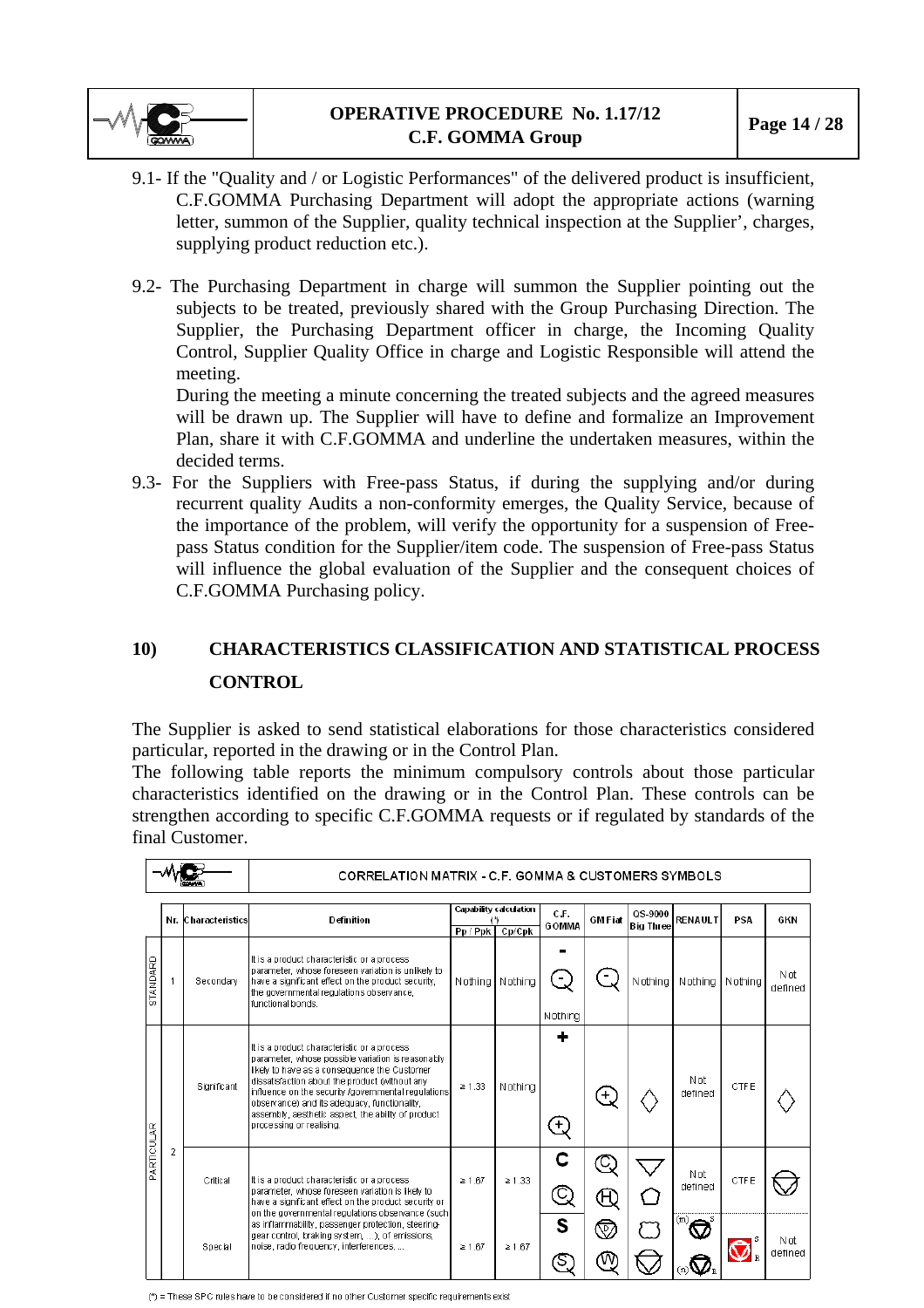

## **OPERATIVE PROCEDURE No. 1.17/12 C.F. GOMMA Group Page 15 / 28**

NOTES: 1= STANDARD CHARACTERISTICS 2= PARTICULAR CHARACTERISTICS

(\*)= These SPC rules are to be considered if there are not any final Customer's specific requirements.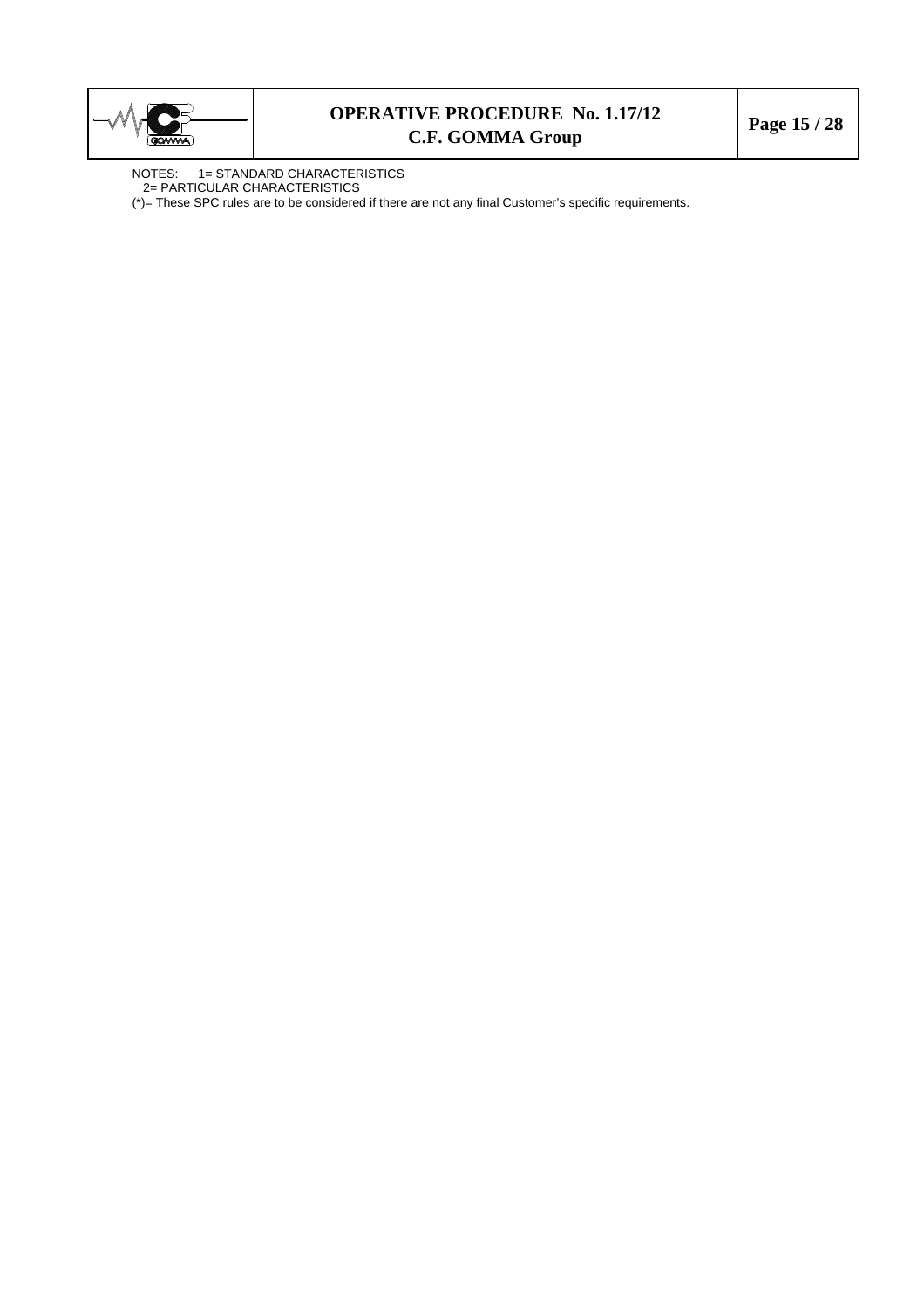<span id="page-15-0"></span>

During the Mass Production supply, the Supplier is asked to respect the particular characteristics through their periodical monitoring, at least once a year. Records of statistical elaborations and process data must be guaranteed by the Supplier and sent periodically to C.F.GOMMA, or made available if requested.

## **Chapter B) ACTIVITIES PERTAINING C.F.GOMMA**

## **1) SAMPLES ORDER ISSUE for SUPPLY APPROVAL**

1.1- In case of tooling payment agreement, before the BF Order (Initial samples Purchase order) issue, the C.F.GOMMA Purchasing Office issues a regular Sampling Order (on the pertaining Plant "BF" Storehouse), reporting delivery times and quantity of elements constituting the sampling.

Before that, it is necessary to agrees with the Administrative property Office upon the documentation, excluding, if necessary, one of the following:

- $\Box$  two photographs of used equipment
- $\Box$  form reporting the technical data of tooling (e.g. weight, sizes, mould cavities No., ...

## **2) SAMPLES RECEIVING for the SUPPLY APPROVAL**

2.1- C.F. GOMMA Plant Receiving Clerk will check that in the Packing Slip "Destination" field the name of their Plant is written.

Example "Destination":

C.F.GOMMA S.p.A.

Settimo T.se Plant

Via Torino, 91

10036 Settimo T.se (TO) – ITALY

If there is no Packing Slip (PS) or if there are no "Ship to" and/or "Destination" on it or they are incorrect, the Receiving Clerk must address the Accounting Office. The latter makes the Carrier note the change of the receiver and of the destination Plant on the PS and he/she asks him/her to sign the changes.

In the meantime, he/she orders the Supplier through registered mail to do the changes as afore said, sending a photocopy of the modified PS.

2.2- The Receiving Clerk verifies according to the received instructions and if everything is in order, he/she sends the Supplier or the Carrier to the Receiving Goods.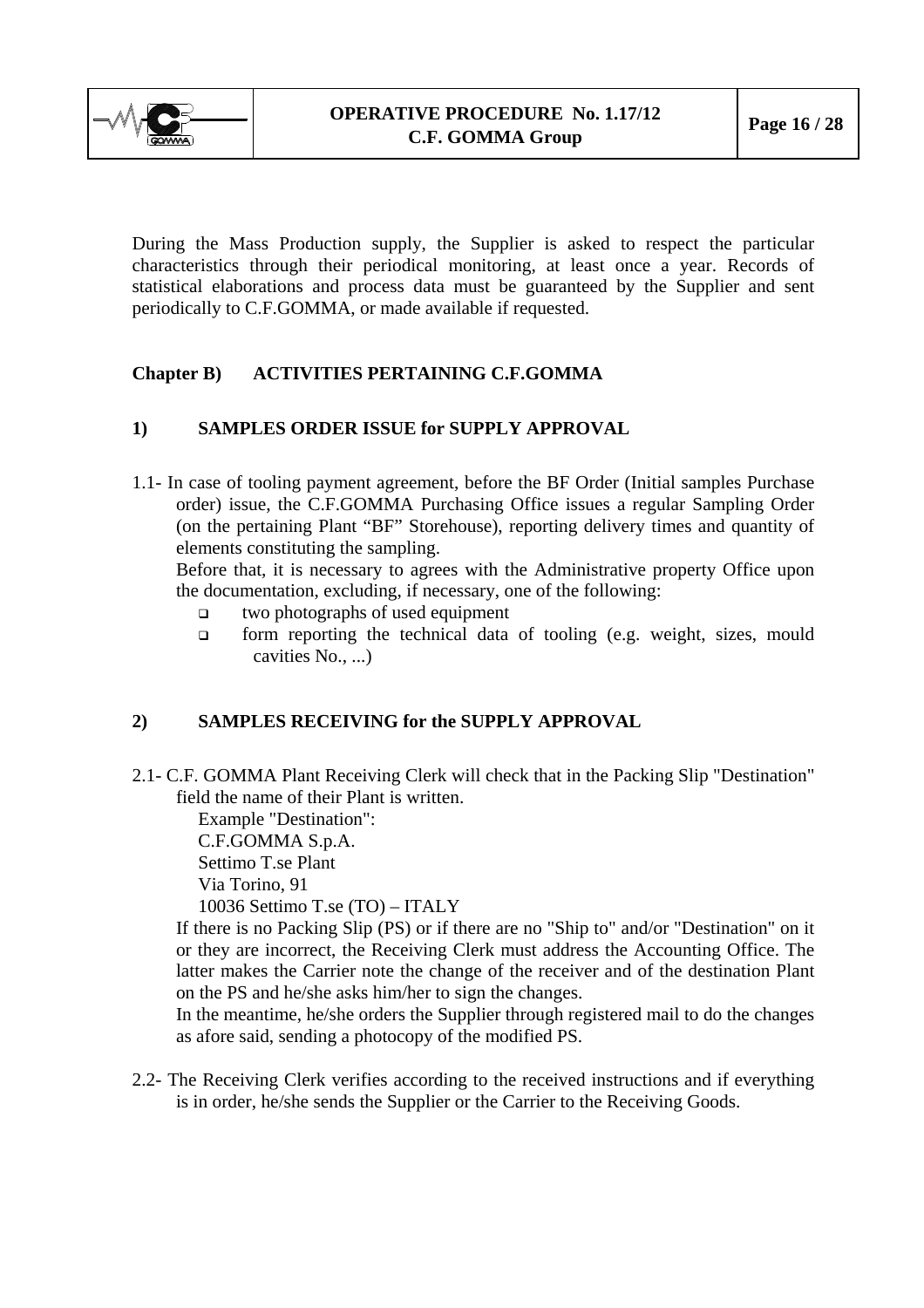

- 2.3- The Goods Receiving Clerk in charge, using the following program "SUPPLIER RGD PRINTING" keys the following data:
	- $\Box$  PS N. and date
	- □ Material Code
	- Order N.
	- Declared quantity

and gives his agreement to the Printing of the Receiving Goods Document (RGD).

2.4- If on the PS the number of order or the material code are missing, the Goods Receiving Clerk in charge will ask the Purchasing Office for the appropriate actions. If the order is correctly keyed and the Supplier made a mistake, the Purchasing Office will tell the Goods Receiving Clerk in charge of the N. of the Order and/or the correct material code and the entry can be done.

The Goods Receiving Clerk in charge will send a letter to the Supplier informing the anomaly, a copy of the letter will be given to the Purchasing Office .

- 2.5- On the RGD will be printed the following information:
	- RGD of the Good N. and Date
	- Order N.
	- □ Material Code
	- Description
	- Code and Business Name of the Supplier
	- **D** Measurement Unit
	- □ Ordered Quantity
	- Requirement Date
	- Quantity declared on Packing Slip
	- PS N. and Date
	- Possible details in Supplier's order lines
- 2.6- The Goods Receiving Clerk in charge turns out and signs the RGD of the goods, and he attaches it to the copy for the Receiver of the PS.
- 2.7- The Goods Receiving Clerk in charge keys the system the data for the storehouse loud using the following program "IM- Elaboration-Transactions Description RP". As soon as the storehouse is charged the Supply Quality Statistics, the Invoice Control data and the printing of the location label containing the Storehouse (BF), the Storehouse location, the date of the Movement, the Material code, the number of pieces contained in the box, the traceability code (RGD N.) are updated.
- 2.8- The Goods Receiving Clerk in charge labels the box and prints the list of locations used.
- 2.9- The Goods Receiving Clerk in charge approves the RGD and releases the Carrier or the Supplier keeping the documents for our use.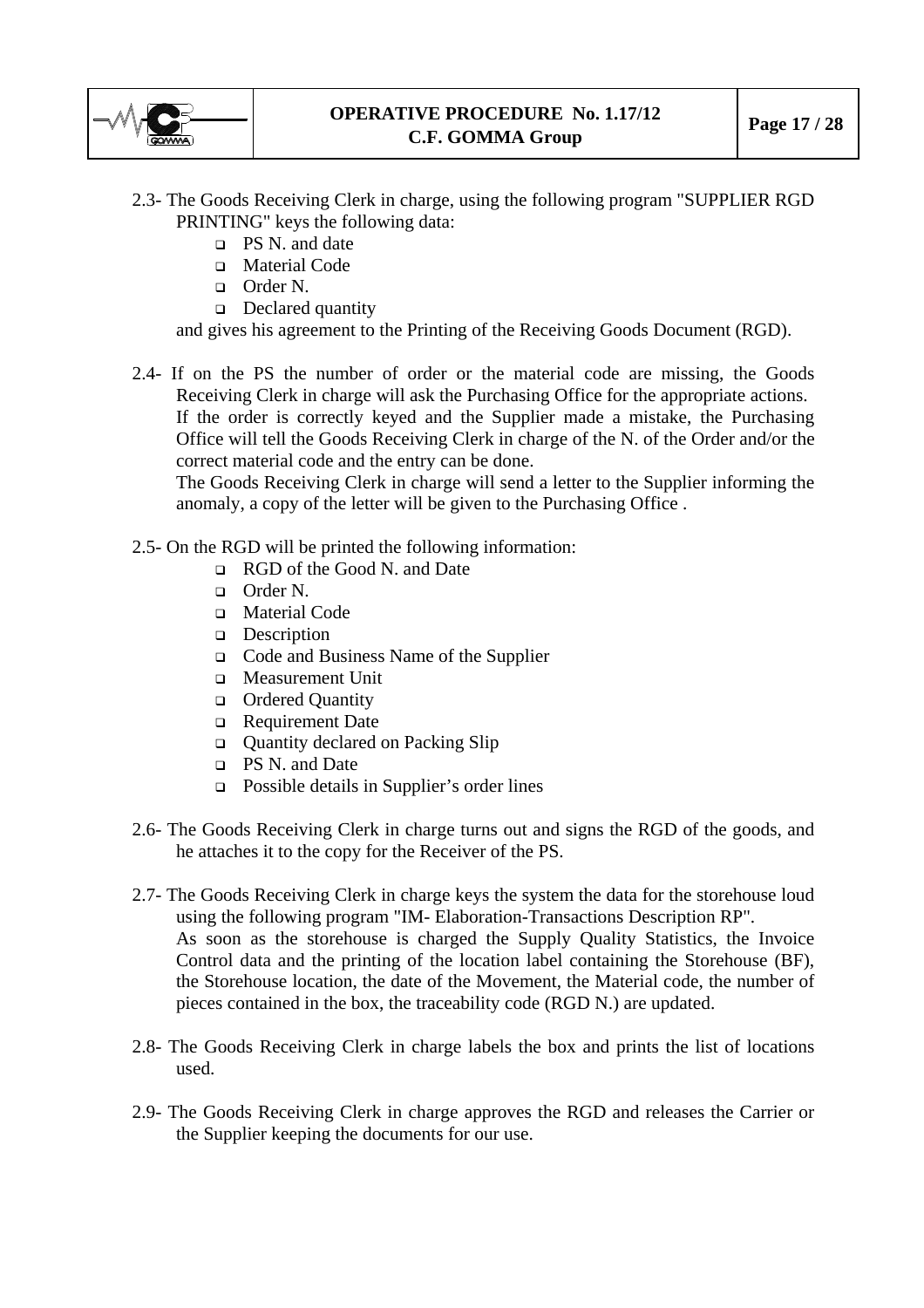<span id="page-17-0"></span>

- 2.10- The Goods Receiving Clerk in charge puts the box in the location indicated by the label (special Quality shelf) and gives the documents and the list of locations to the Suppliers PPAP Approval Officer in charge (BF).
- 2.11- The Suppliers PPAP Approval Officer in charge (BF) takes the box and the Item file containing the detail drawing.
- 2.12- The Supplier PPAP Approval Officer will test every characteristic of the pieces indicated in the design, filling the Sampling Control File. If external tests need to be carried out, pieces will be delivered to the Goods Receiving Clerk in charge to be sent to the external Laboratory with the modality described in the Procedure N.0.10.

The external Laboratory will send the outcome documents with or without giving back the pieces (following the modality described in the Procedure N.0.10).

## **3) CONFORMING SAMPLES**

3.1- If characteristics are "Conforming" and the part has been correctly registered in the IMDS system, the Suppliers PPAP Approval Officer in charge will fill in the Supply's Approval and he will send it to the Supplier, the Purchasing Office, the Process Engineering Office and to the Administrative Property Office (if the tooling will belong to C.F.GOMMA in future), and he/she will record the Approval, the covering letters and the documents received from the Supplier in the Item file at the Quality Office.

If the item dimensions allows it, the sample piece, labeled with a special card containing SUPPLY APPROVAL Nr. will be attached to the notice board of its market class.

3.2- When the control is finished, the Suppliers PPAP Approval Officer in charge, using the program "INCOMING QUALITY" keys the N. of the Goods RGD (Traceability Code).

As soon as this element is keyed the Testing Cycle needed for mass supplying will be displayed. Suppliers PPAP Approval Officer in charge draws the tooling requested by the Cycle and verifies the validity, keying the data resulted from tests for the requested characteristics.

During this operation, the Suppliers PPAP Approval Officer in charge, or his/her appointee, fills in the Form  $164$  , Sampling Control Form" reporting:

- □ ITEM Nr. (quantity)
- □ Drawing code and last change LEVEL
- Functional class
- RGD No.
- $\Box$  Characteristics on the drawing
- □ Characteristics classification
- **Example 1** Foreseen drawing limits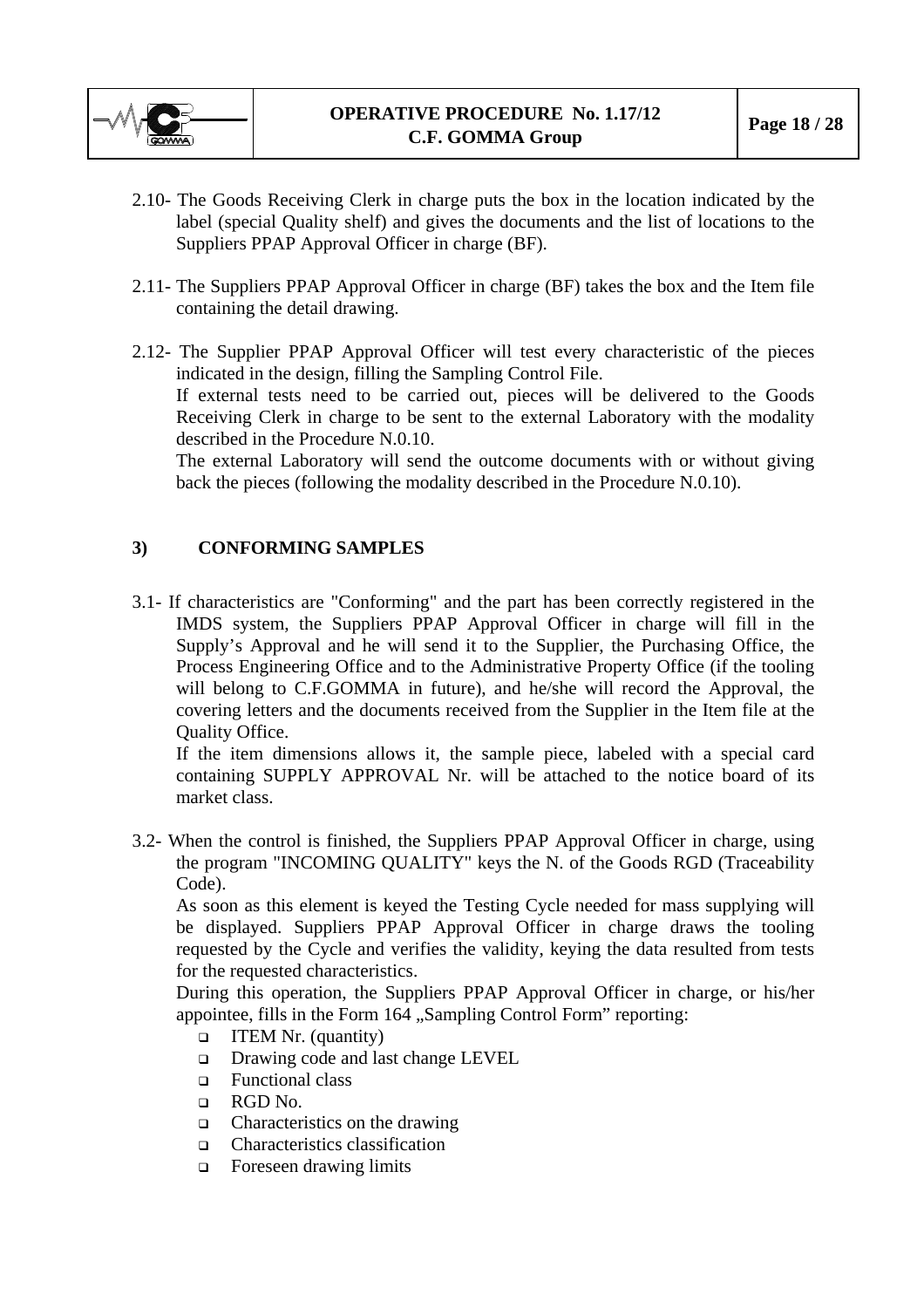<span id="page-18-0"></span>

 Test results (DN= measure quoted in the Suppliers' CQC; RS= tested measure)

If measures are conforming, he assigns the Supply's Approval and reports date and signature.

- 3.3- The Suppliers PPAP Approval Officer in charge, using the TESTING CYCLE MANAGEMENT AS400 application, estimates congruity and validity of Cycle, tooling and of the possible improving proposals and approves the Cycle using the INCOMING QUALITY MANAGEMENT AS400 application. The Suppliers PPAP Approval Officer in charge will charge the system with data obtained during the tests of materials following the modalities needed by the Supply Deliberation Cycle using the tooling indicated and recording data needed by itself.
- 3.4. When it is necessary, some elements of sampling will be delivered to the Process Engineering Office for the tooling functional test and/or for their setting up.
- 3.5- Suppliers PPAP Approval Officer in charge will fill in the RGD writing in the box "Quantity to be paid" the counted quantity, he/she approves it and send the RGD and PS to the Accounting for Invoice Control according to the modalities described in Procedure N.0.11.
- 3.6- Suppliers PPAP Approval Officer in charge, using the program "IM- Elaboration-Transactions- Description IW" will key the product code, the location used, the location quantity and the N. of the RGD and Cost Center. of Suppliers PPAP Approval Office. As soon as the element is keyed, BF Storehouse and list of locations are discharged.

## **4) NON CONFORMING SAMPLES**

- 4.1- If the sampling is "Nonconforming", or the material is not yet recorded in the IMDS System, the Suppliers PPAP Approval Officer in charge fills in the Form 164 with the negative outcome, date and signature and using the program "TESTING MINUTES REVIEW", issues the "Non Conformity Minutes", indicating those characteristics that are off limits / failed record in the IMDS System. A copy of the Minute will be given to the Engineering office, to the Purchasing Office and will be filed in the Item file.
- 4.2- The Supply Quality engineer will intervene, according to the need, at the Supplier's to verify the causes and the corrective actions to undertake. In case of "Nonconforming" sampling, the Purchase Office will contact the Supplier to define the new samples return delivery date.
- 4.3- The Suppliers PPAP Approval Officer in charge will summon a meeting with the technical Services/Direction. During the meeting the characteristic resulted nonconforming will be analyzed and the acceptability or not of the sampling will be decided according to verification performed by the Supply Quality engineer.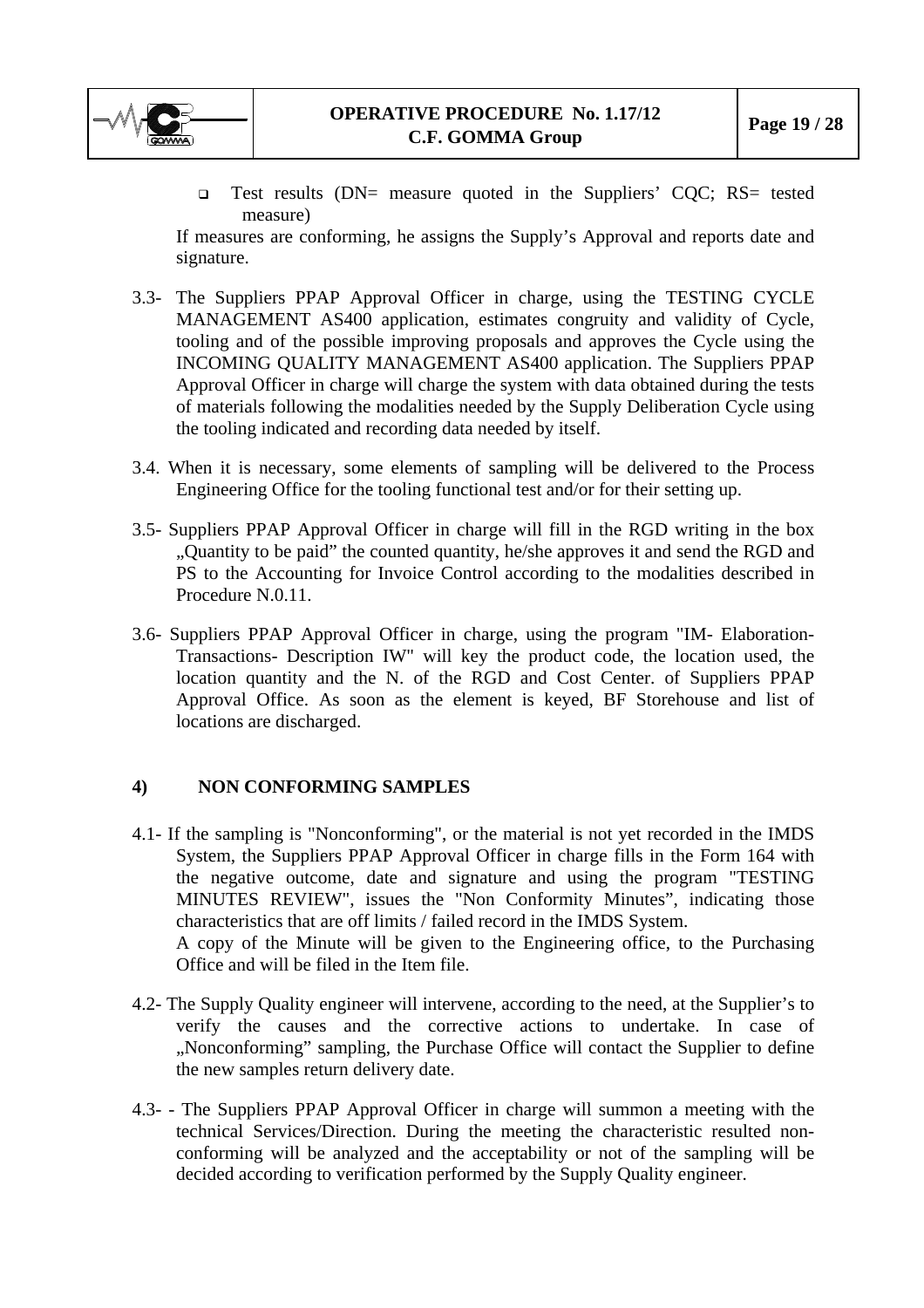

- 4.4- In case of acceptability, Engineering will modify the drawings, while the Quality Control Methods Office will modify the Control Plan. Receiving new drawings, the Suppliers PPAP Approval Officer in charge will fill in the Supply's Approval and will send it to the Supplier, to the engineering office and to the Purchasing Office and if the tooling will belong to C.F. GOMMA in future, to the Administrative Property Office.
- 4.5- The Sample Control Form, the copy of the Communication sent to the Supplier, the Non Conformity Minutes, the Supply's approval and the accompanying letter will be inserted in the suitable Item file, together with the updated documents described in the previous point 1.5 (page 5).
- 4.6- Suppliers PPAP Approval Officer in charge fills in the RGD writing on the box "Quantity to be paid" the counted quantity, he approves and send the RGD and the PS to the Accounting for the Invoice Control, according to modalities described in Procedure N.0.11. Suppliers PPAP Approval Officer in charge will send the photographs, the files containing technical data and structural drawings to the Administrative Property Office.
- 4.7- As soon as the control has come to an end, Suppliers PPAP Approval Officer in charge, using the program "INCOMING QUALITY" keys the N. of the RGD (Trace ability Code). As soon as the element is keyed the Testing Cycle for mass supply is displayed. Suppliers PPAP Approval Officer in charge will draw the equipment needed for the Cycle and will verify the validity of it, typing data obtained from the control of requested characteristics.
- 4.8- Suppliers PPAP Approval Officer in charge will input data obtained during the material control according the modalities described in the Supplier's Approval Cycle, using the tooling indicated and recording data described in it. As soon as the input has come to an end, Suppliers PPAP Approval Officer in charge verifies the congruity and validity of the Cycle and of the tooling and the possible improving suggestions.
- 4.9- Suppliers PPAP Approval Officer in charge, using the program "IM- -Elaboration-Transactions-Description IW", keys the product code, the location used, the location quantity, the RGD N. and the Cost Center of Suppliers PPAP Approval Office. As soon as these elements are keyed the BF Storehouse and the list of locations are discharged.
- 4.10- In case of Not Acceptability, decided in the meeting, Suppliers PPAP Approval Officer in charge will fill in a RGD writing zero in the box "Quantity to be paid", he/she will approve and send it to the Accounting for the invoice control, writing on the Notes the sum to charge the Supplier for the hours needed for the sampling testing, inspection and meeting.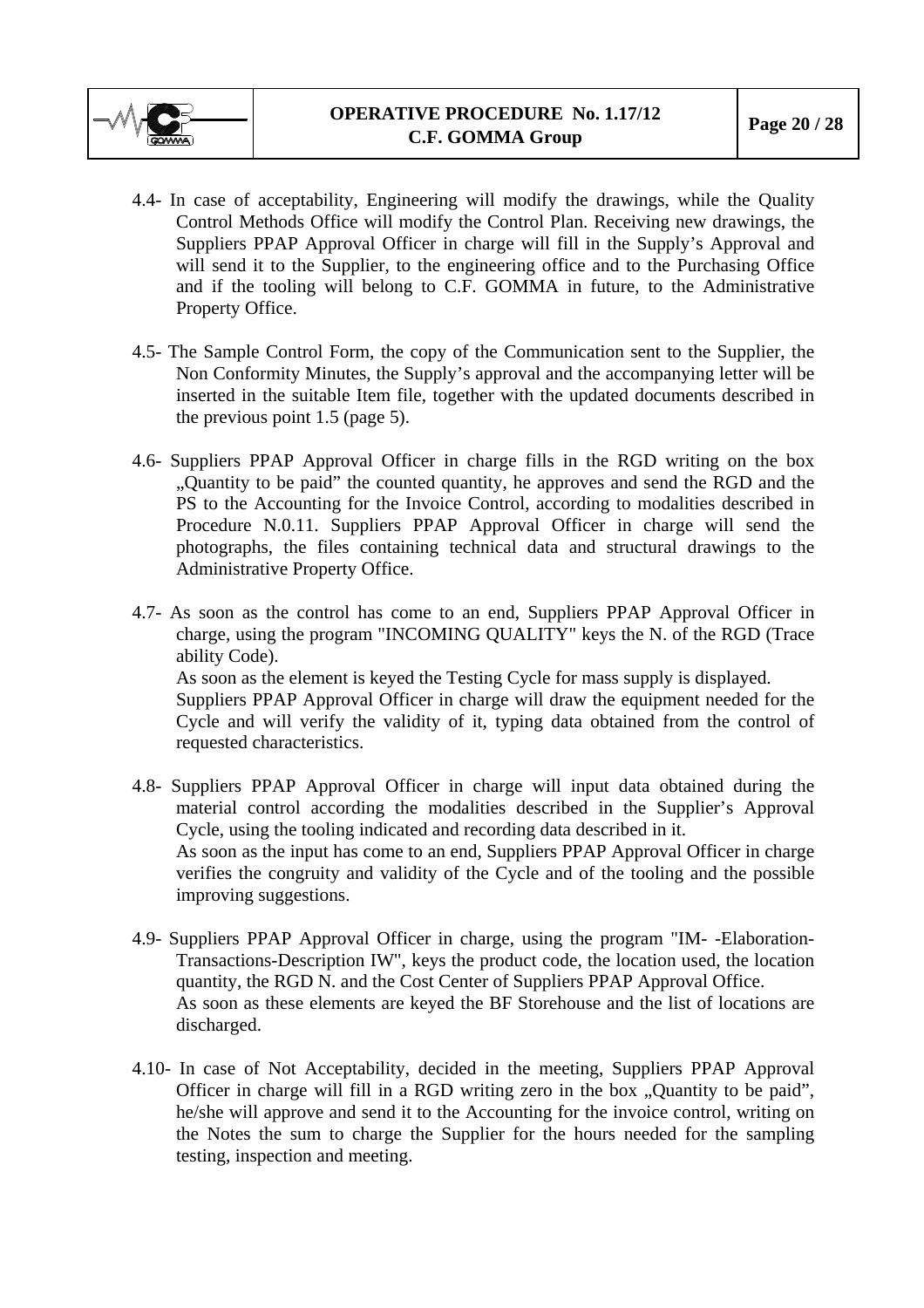

- 4.11- Suppliers PPAP Approval Officer in charge, using the program "RGD Review", keys the RGD N. (Traceability Code) and the Non Conforming quantity. As soon as these elements are keyed the Supply Quality Statistics is updated and this allows the preparation of the Invoice Control data following the modalities described in Procedure N.0.11.
- 4.12- As soon as control comes to an end, Suppliers PPAP Approval Officer in charge, using the program "INCOMING QUALITY" keys the RGD N. (Traceability Code). As soon as the element is taped the Testing Cycle for mass supplying will appear. Suppliers PPAP Approval Officer in charge will draw the control equipment defined in the Cycle and will verify their validity, inputting data examined for the requested characteristics.
- 4.13- Suppliers PPAP Approval Officer in charge will input data verified during material control following modalities scheduled in Control Cycle using the suitable equipment and recording the data. As soon as the input is done, Suppliers PPAP Approval Officer in charge verifies the congruity and validity of the Cycle and of the control equipment and the possible improvement suggestions.
- 4.14- Suppliers PPAP Approval Officer in charge, using the program "IM-Elaboration-Transactions-Description SS", will input the non conforming product code, the location used, the location quantity, the RGD N. and the Cost Center of BF Organization. As soon as these elements are keyed BF Storehouse and list of locations are discharged.
- 4.15- The Purchasing Office will contact the Supplier, will settle the new delivery date of the sampling conforming to what already communicated by Suppliers PPAP Approval Officer in charge and will update the order made for the Supplier.
- 4.16- If it is not possible to deliver it at the scheduled time, the Purchasing Office will inform the Supplier and the Administrative Accounting, about the charge for the expenses pertaining to production delay due to delay in receiving samples.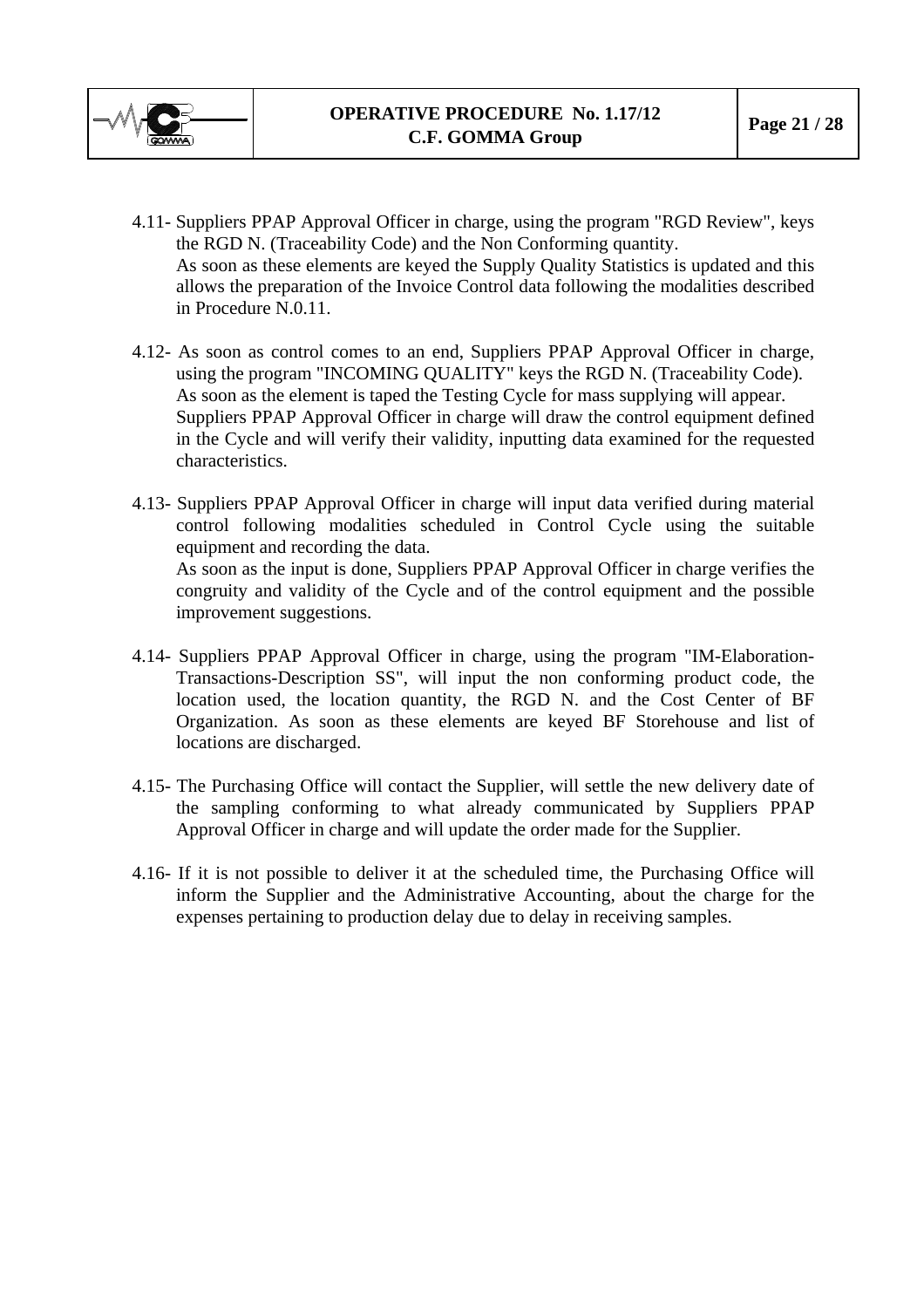<span id="page-21-0"></span>

## **5) EQUIPMENT INVOICING AND PAYMENT**

- 5.1- If the tooling will belong to C.F.GOMMA in future, when the Supplier receives the Supply's Approval and before issuing the invoice, he/she will make in contact with the Administrative Property Office to verify the realized and/or modified tooling.
- 5.2- When the Administrative Property Office receives a request from a Supplier, it will gather the needed elements and documents from the Departments (Order, tooling details, etc.).
- 5.3- The Administrative Officer in charge will meet the Supplier checking the tooling and taking, at least, 2 photographs of it.
- 5.4- During the visit there will be the gathering of final technical data (weight, dimensions, capacity, scheduled life etc.) and the evaluation of the congruity of originally requested value, arranging the final value.
- 5.5- At the end of the visit tooling Certification Minute (Form 134) will be drawn up stating:

| - Minute N.                          | - Tooling dimensions |
|--------------------------------------|----------------------|
| - Date                               | - Weight             |
| - Supplier Code                      | - N. of cavities     |
| - Supplier Business name             | - Elements N.        |
| - C.F. GOMMA Identification N.       | - Capacity           |
| - Project N.                         | - Scheduled Life     |
| - Product Code                       | - Needed power       |
| - Tooling supply's order N. and date | - Absorbed power     |
| - Product Name                       | - Air Absorption     |
| - Supply's Approval and date         | - Water cooling      |
| - Tooling description                | - Order Amount       |
| - Machinery Used                     | - Arranged Amount    |
| - Linked Tooling                     | - Notes              |
|                                      |                      |

The Minute will be signed by the Administrative Officer in charge and by the Supplier. A copy of the Minute will be delivered to the Supplier and a copy will be sent to the Purchasing. The Supplier will be asked to sign the Free Loan Minute.

- 5.6- In case of a not relevant modification the Administrative Officer in charge will take 2 photographs and the technical data and will draw up the tooling Certification Minute (Mod.134).
- 5.7- The Administrative Officer in charge will ask the Purchasing Office to modify the Order if the amount is reduced compared to the arranged one.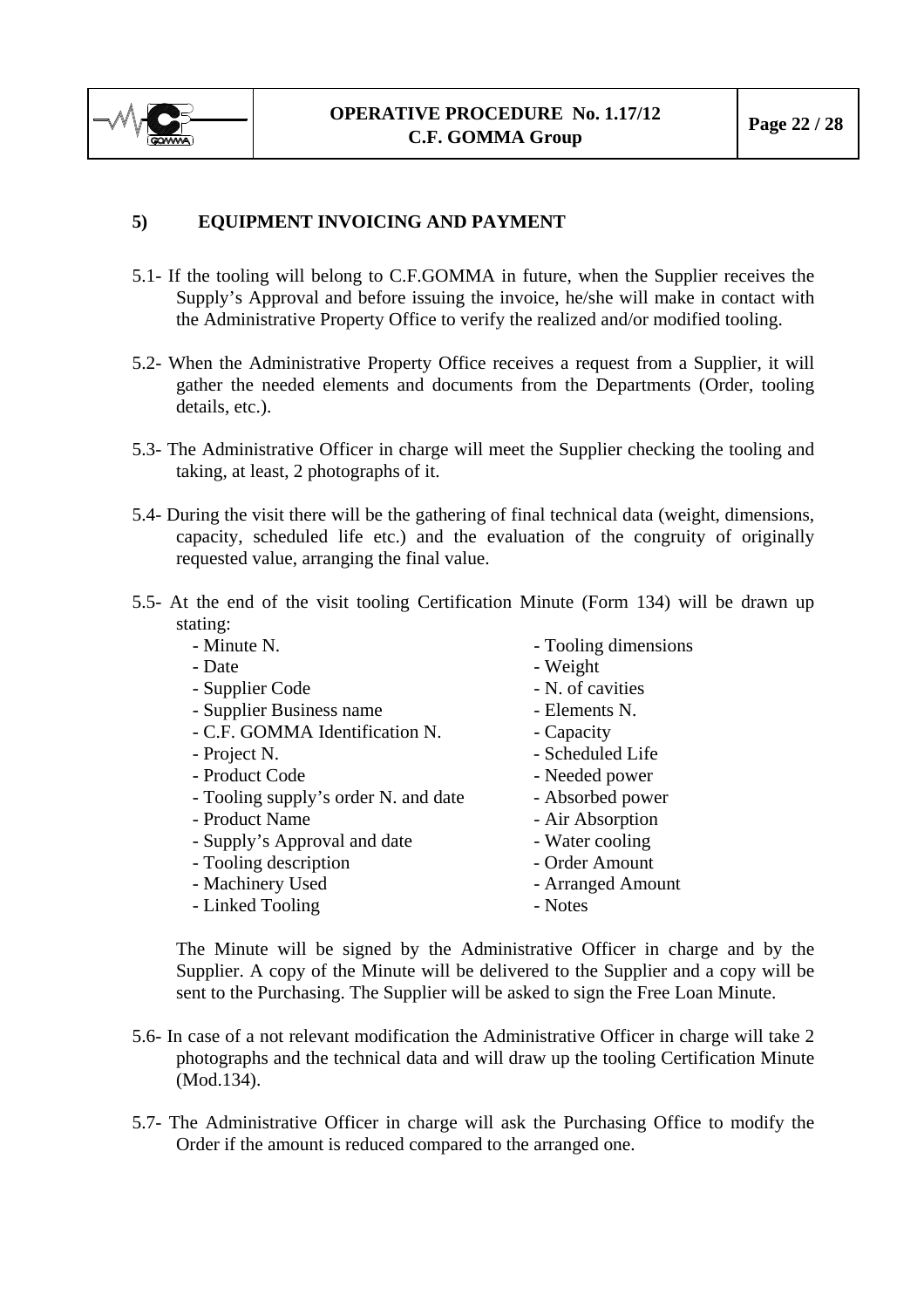

- 5.8- The Administrative Officer in charge will ask to force the print of the RGD. On the RGD will appear the following information printed:
	- RGD N.
	- Order N.
	- Material Code
	- Description
	- Supplier's Code and business name
	- Measurement Unit
	- **Quantity Quantity**
	- Requirement date
	- Possible details in Supplier's order lines
	- $\Box$  Note for forcing
- 5.9- The Administrative Officer in charge will charge the verified quantity, using the AS400 application "NON CODED INCOMING GOODS MOVEMENTS INPUT".

As soon as the charge is done the order will be discharged and the data for Industrial Accounting and Invoice control will be updated.

- 5.10- The RGD will be signed by the Managing Property Responsible, filled in with the quantity to be paid and sent to the Administrative Accounting for the Invoice control following the modalities described in Procedure N.0.11.
- 5.11- The Administrative Officer in charge will start the procedure of free loan following the modalities described in Procedure N.0.24.
- 5.12- The Managing Property Responsible, using the AS400 application "TOOLINGS MASTER FILE MANAGEMENT", will key the technical and free loan data and will end the project.
- 5.13- The Administrative Officer in charge will file the Property folder, enclosing the tooling Certification Minute, the photographs, the order according to what defined in the Procedure Nr. 0.20. The Supplier keeps updated and available the C.F.GOMMA tooling drawings archive.
- 5.14- The invoice can be issued only when the tooling Certificate Minute is signed. The invoice will contain the Cost Accounting, the order and project numbers. Every invoice that does not contain these elements will not be paid.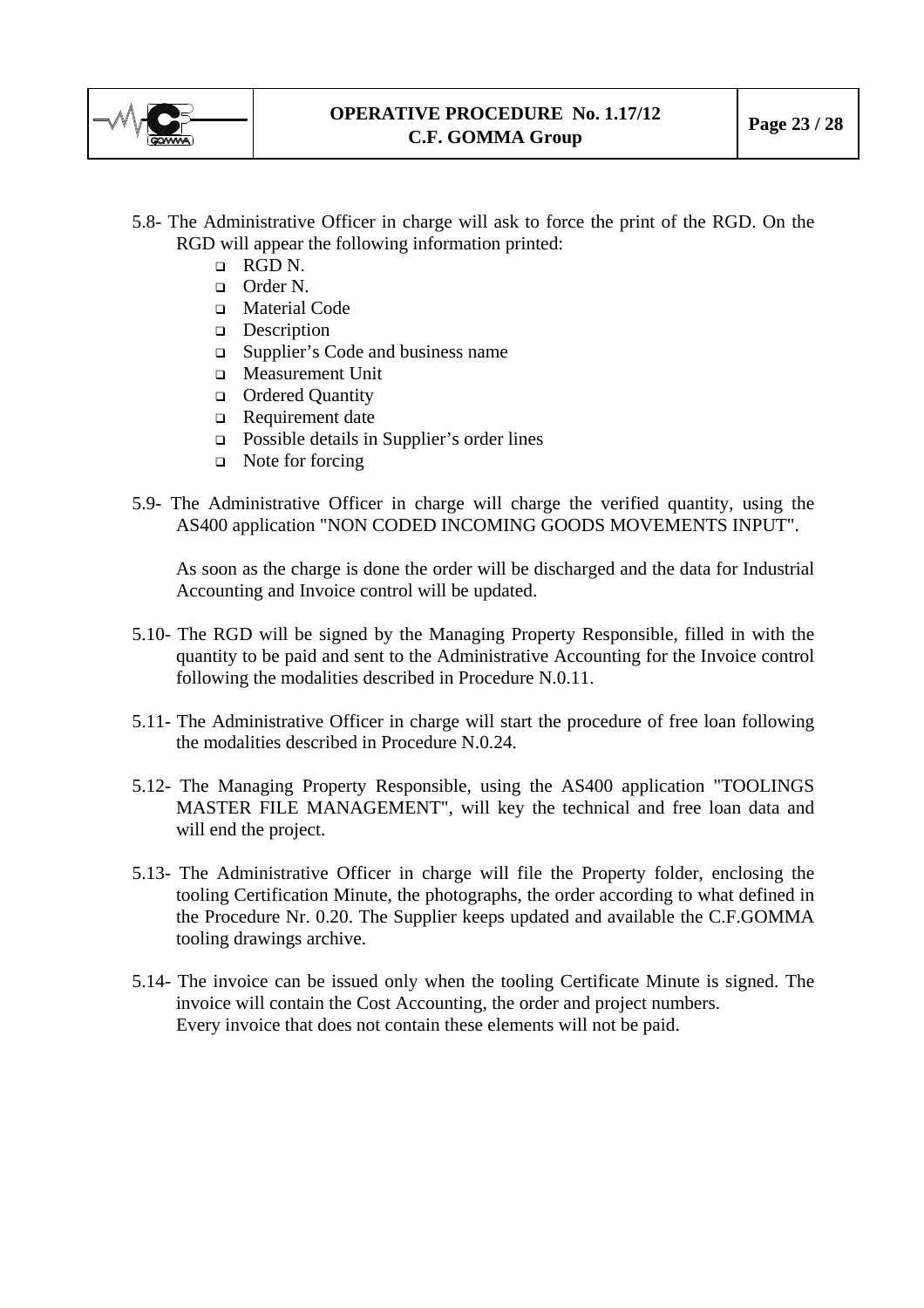<span id="page-23-0"></span>

# **6) Management of CHARGES to SUPPLIERS for QUALITY and LOGISTIC insufficient PERFORMANCES**

- 6.1- If such problems occur that a charge to suppliers is required, the Quality Control Department and Logistic have to submit the charge proposal to the Nation Purchasing Department, which is in charge to evaluate with the petitioner Department Responsible how to manage the situation. Each charge matter has to be closed within 30 calendar days.
- 6.2- If the Purchasing and the petitioner departments do not find an agreement and / or the charge matter is not closed in the defined period, the petitioner Department will contact the Nation Industrial Operations Manager, who is in charge to evaluate the situation, involving the Purchasing Manager and, in special circumstances, the Group Industrial Operations General Manager for the final decision.
- 6.3- If the charge is authorized, the Nation Purchasing Responsible will submit the costs to the Supplier, informing the C.F.GOMMA Suppliers Accounting Department about the amount.
- 6.4- Industrial Accounting will charge on the Profit and Loss Account the charge amount in the line "Ricavi sperimentali e vari" (experimental and various proceeds).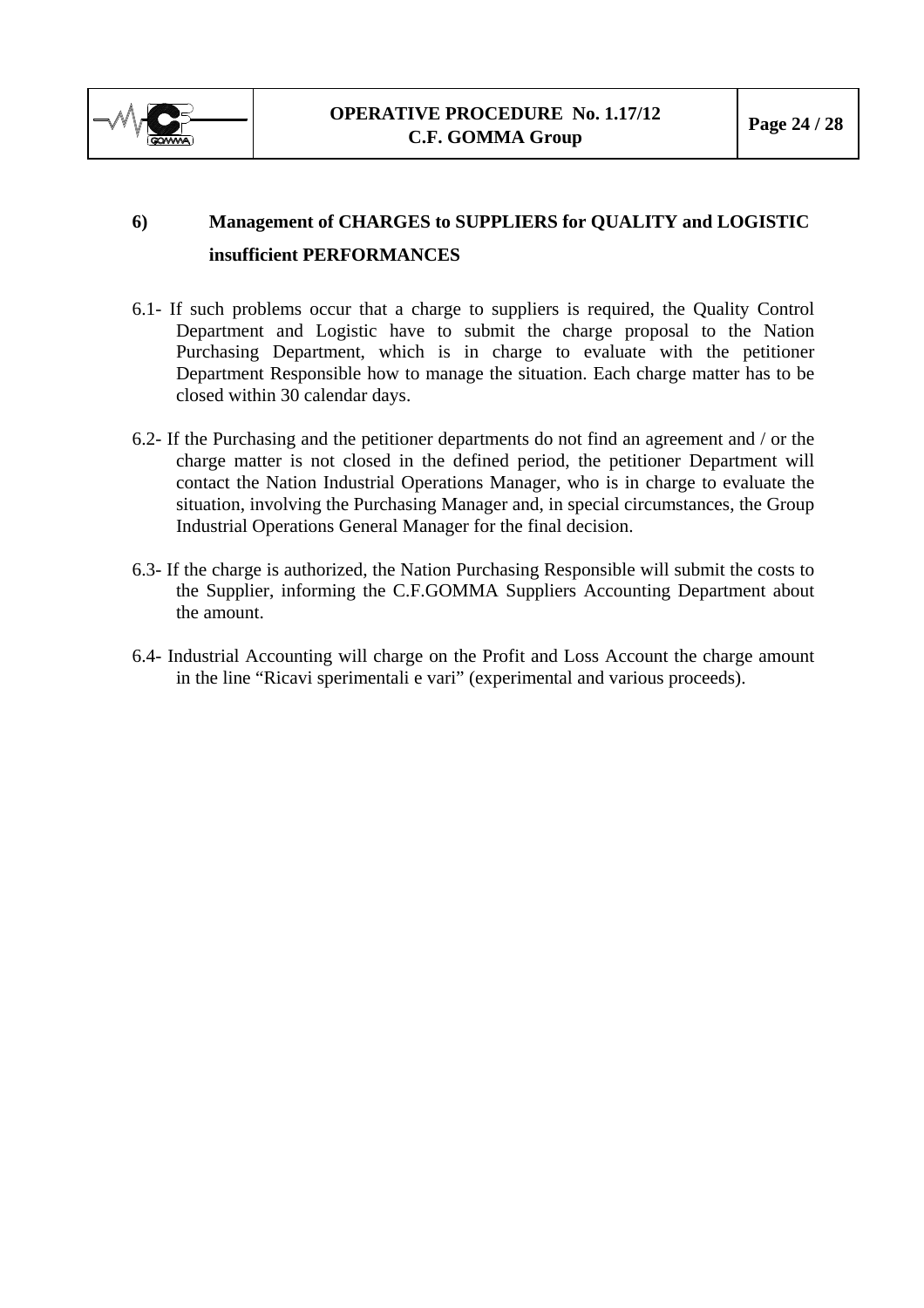

Messrs…...........

Re: "Free Pass" status for purchased parts

Following your present quality standard and our agreement, we are glad to inform you that, conforming to C.F.GOMMA procedures, we accord to your Company the Free Pass status.

Starting from ........... your batches will be immediately sent to production lines and will be subjected to regular Audits.

We are enclosing the following documents "FREE PASS STATUS Nr. ..........." and "REFERENCE LIST OF FREE PASS Nr. ....." that we signed and must be returned with your signature.

Kindest regards.

**QUALITY** DEPARTMENT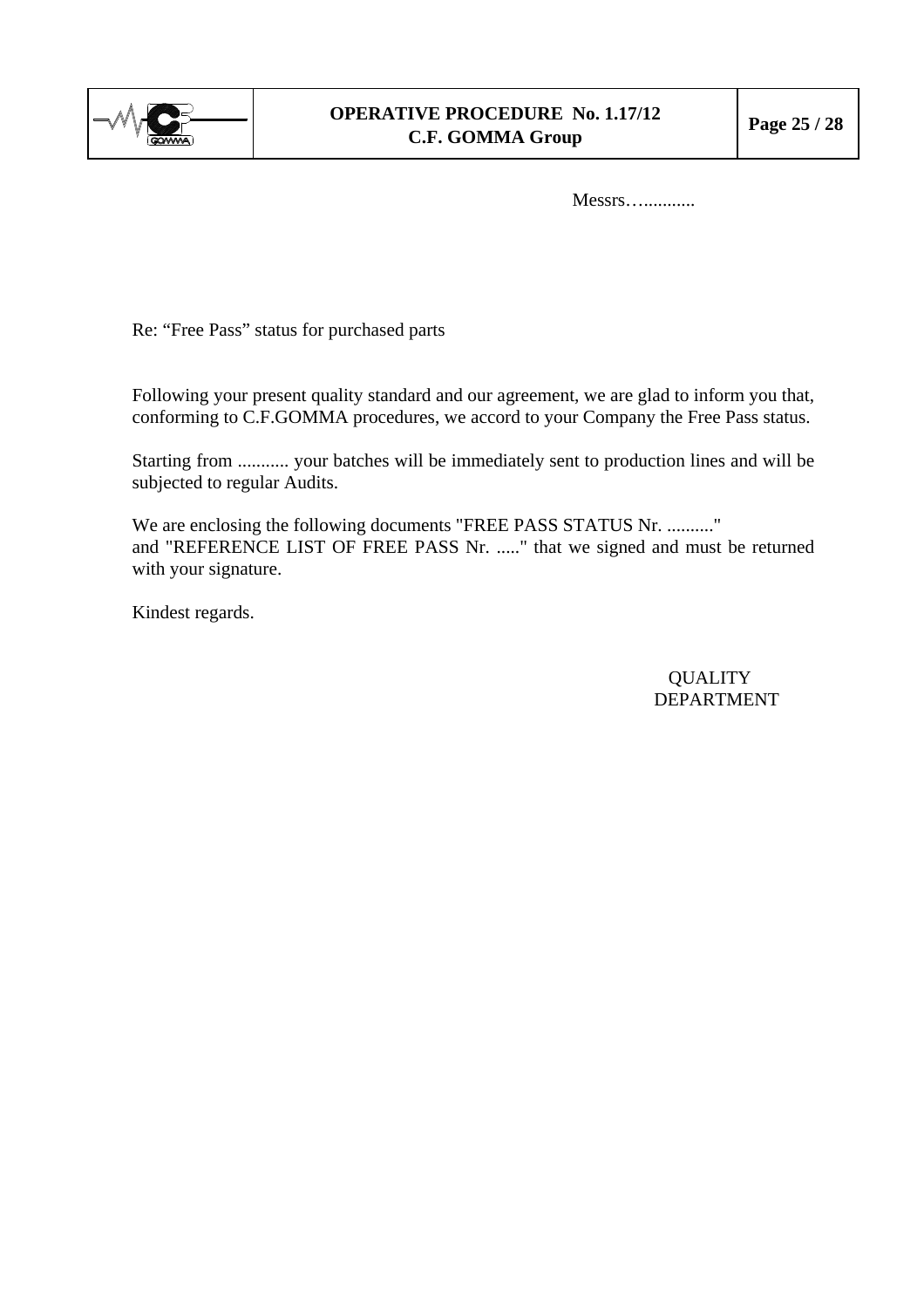

## FREE PASS STATUS Nr. ....................

Our Company will accord to ............. "Free Pass Status" for items listed in the enclosed "Reference List".

We would like to draw your attention on the fact that batches in Free Pass will be directly sent to production lines, on that account, possible non conformities will not be noted before the manufacturing.

The reaction of .................. is due to be immediate in order to avoid to interrupt the production flow.

Besides, we inform you that:

- your control outcomes must be correctly filed and available for our possible request for consultation;
- our Purchasing and Quality Management must be informed about everything concerning modifications made on our pieces (materials, processes, sub-suppliers, manufacturing plant etc.) and on every accident that can influence the quality of consignments.

**SUPPLIER COUALITY** DEPARTMENT

(return a copy with Supplier's signature)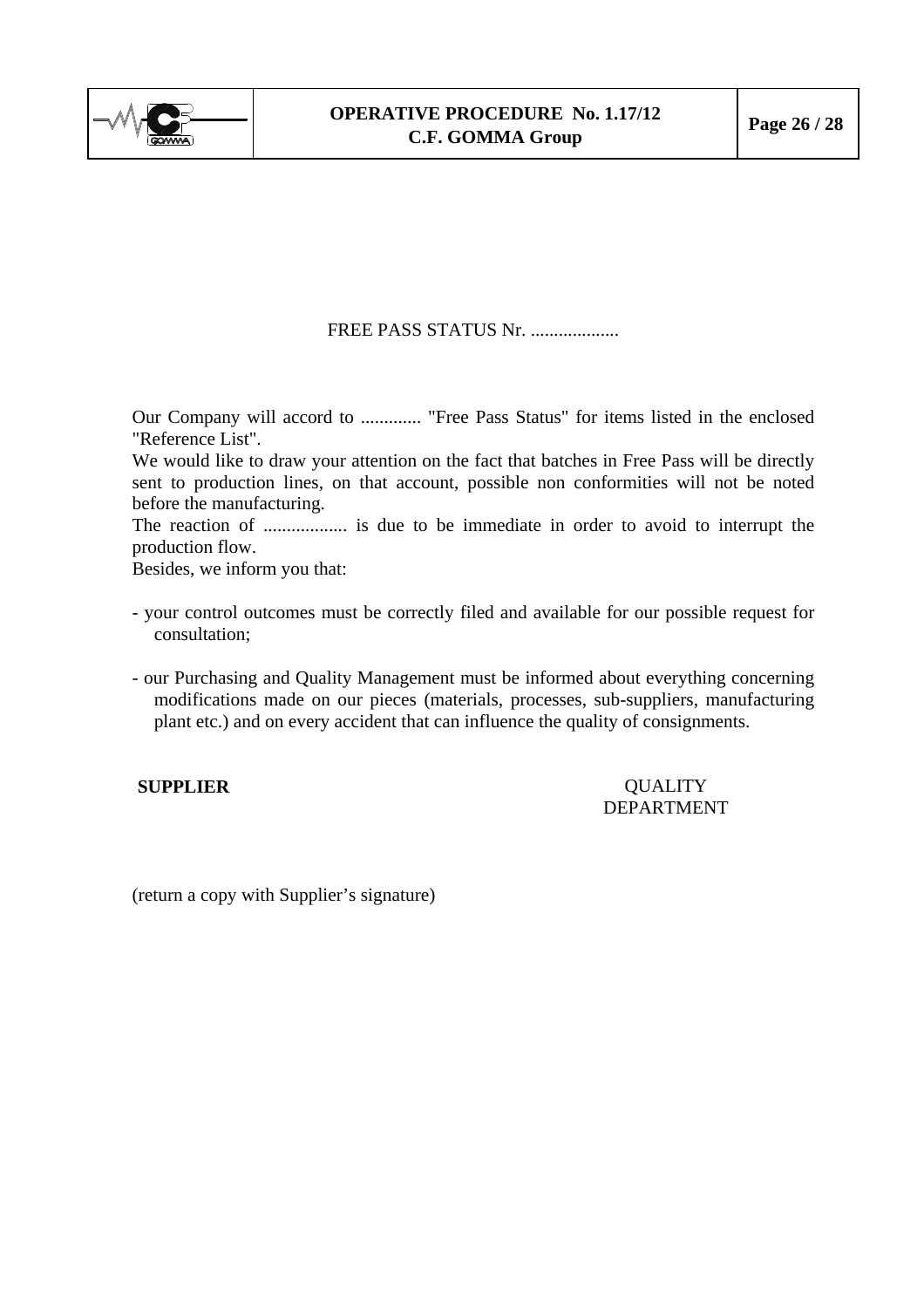

FREE PASS REFERENCE LIST Nr. ...........

C.F.GOMMA accords to your Company the "FREE PASS STATUS" for the following items:

This "FREE PASS STATUS" will be valid starting from ........... .

**SUPPLIER** QUALITY DEPARTMENT

(return a copy with Supplier's signature)